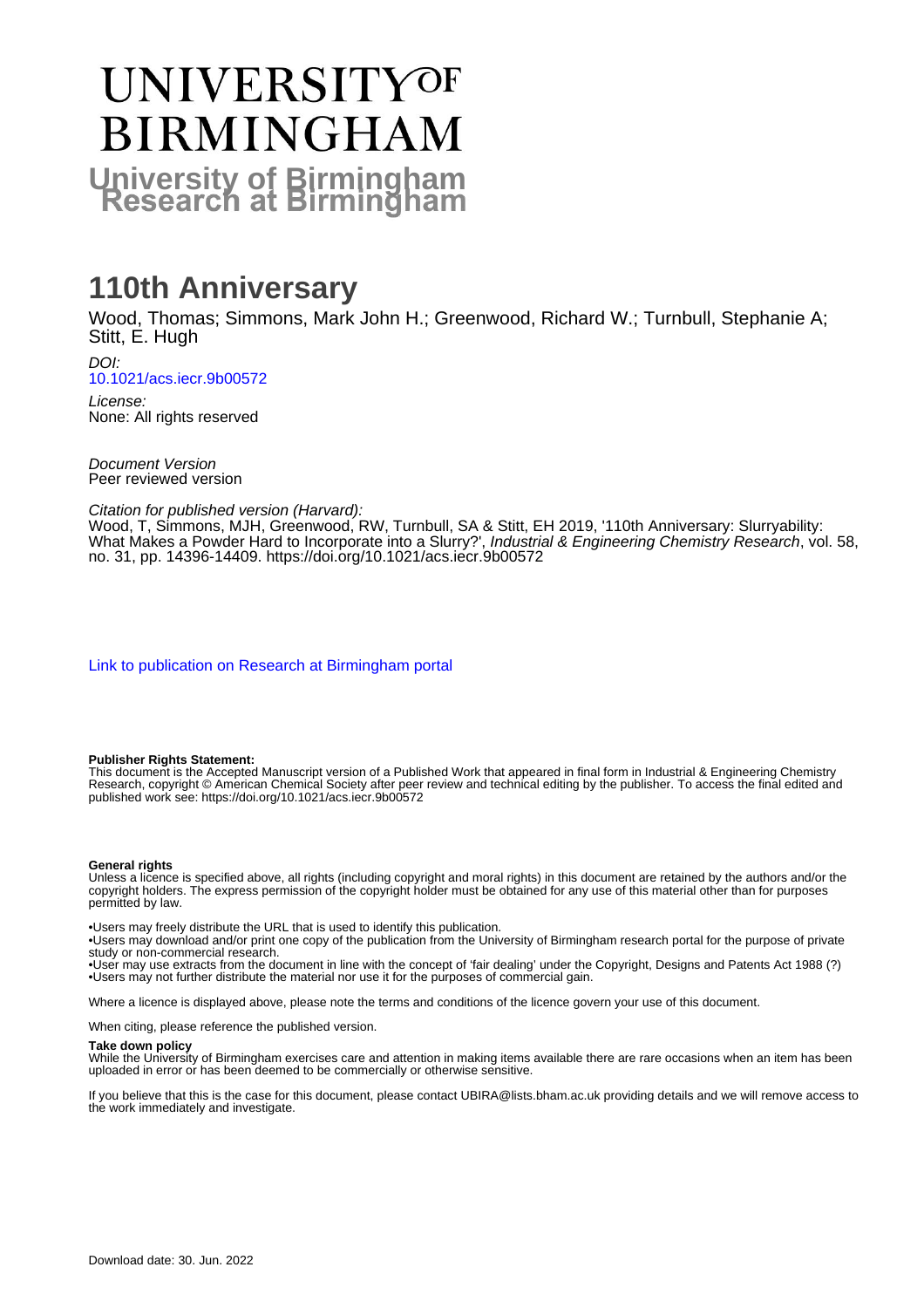# 110<sup>th</sup> Anniversary:

**Formatted:** Font: Bold

Slurryability: What makes a powder hard to incorporate into a slurry?

**Thomas Wooda,b, Mark J. H. Simmons<sup>b</sup> , Richard W. Greenwood<sup>b</sup> , Stephanie A. Turnbulla ,**

**E. Hugh Stitta\*** 

*a \* Johnson Matthey Technology Centre, P.O. Box 1, Belasis Avenue, Billingham, TS23 1LB* 

*<sup>b</sup> School of Chemical Engineering, University of Birmingham, Birmingham B15 2TT, UK* **\*hHugh. sStitt@mMatthey.com** 

**Field Code Changed**

# Abstract

This paper investigates powder properties that are significant in determining how easily a powder may be incorporated into water to form a concentrated slurry. The slurryability of a powder is defined as the time and energy required to prepare a 50 wt% slurry, as well as a threshold concentration at which it requires 1 kJ to further increase the solid content by 1 wt% at the scale studied.

Partial least squares (PLS) models relating powder properties to their slurryability are built on a dataset of thirteen powders. The most significant properties determining slurryability are the particle pore volume, powder bulk density, and the results of permeability and aeration tests on a powder rheometer. The d<sub>50</sub> particle size and powder cohesion measurements are also relevant in the models.

By measuring only these six properties the slurryability of two further powders, not included in the training dataset, were predicted within ±10 %.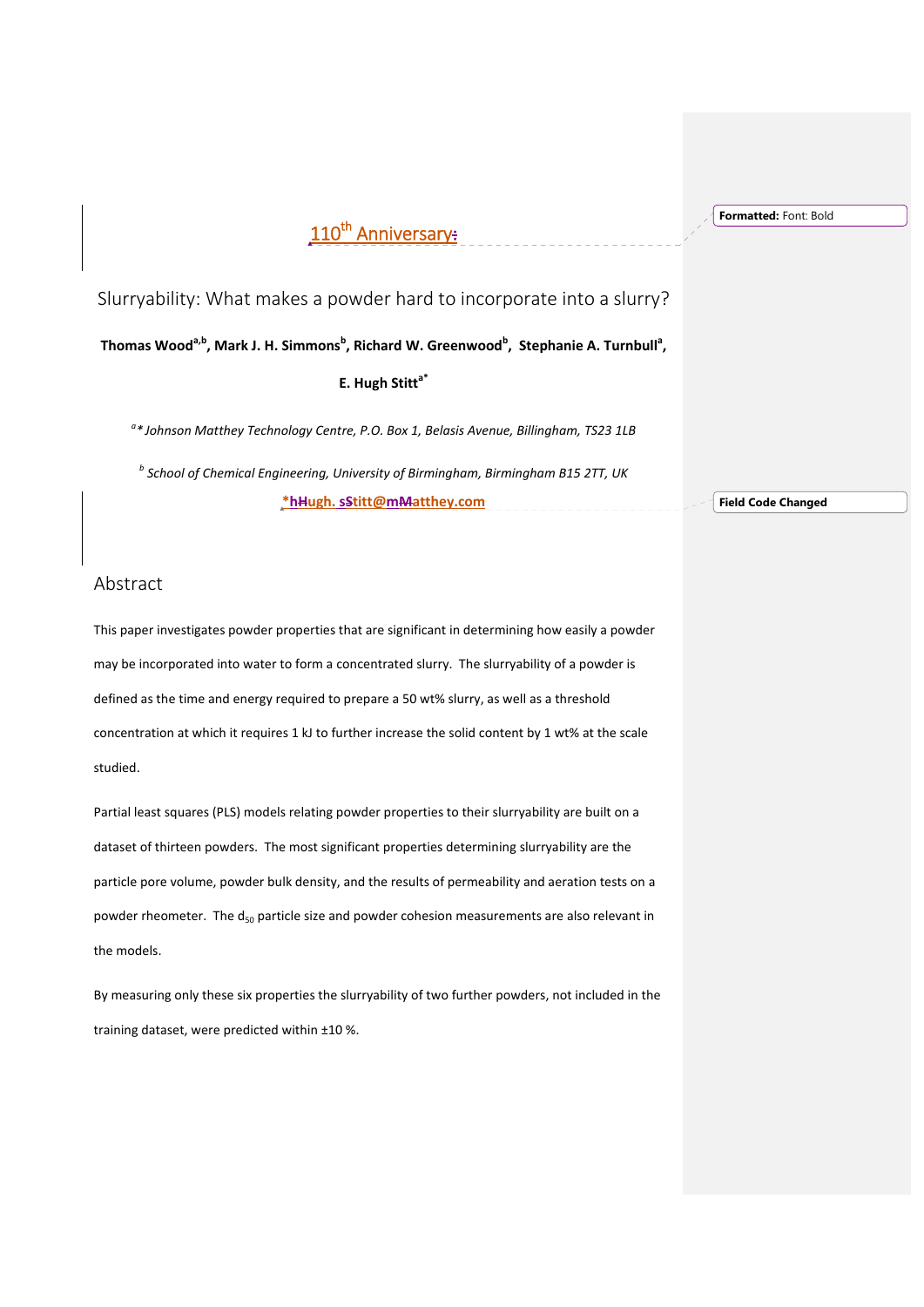# Introduction

Throughout the process industries there is often a dichotomy between the formulation development and manufacturing stages of delivering a new product. This leads to issues with the 'manufacturability' of a new product as it moves from the laboratory scale into newly designed or existing manufacturing plants. This is inefficient, as useful data are either lost or not recorded during the formulation stage, which could be invaluable to the improvement and development of manufacturing processes. It can also be costly as new products may be sent to manufacture before they can be successfully made, either requiring extra development work or compromises in product quality or manufacturing cost. *In extremis*, the process may even fail due to unpredicted effects of manufacturing at scale. Such products can include concentrated high solids content slurries, created by the addition of large amounts of powdered solid (up to and above 50 wt%) to liquid media in a stirred vessel; these arise in a wide range of industries including paint<sup>1</sup>, catalyst<sup>2</sup>, consumer goods<sup>3</sup> and aerospace<sup>4</sup>.

Previously, an optimised geometry was designed to maximise the efficiency of powder incorporation to prepare concentrated slurries at laboratory and larger scales<sup>5,6</sup>. However, it was noted that the scale up of this geometry was strongly affected by a step-change in incorporation performance that occurred at approximately 40 wt% for the alumina studied. This value of 40 wt% was observed to be specific to the type of powder studied and thus may be considered a powder characteristic for an individual liquid. This study considers a wide range of different powders and uses multivariate statistical modelling to determine which powder properties drive the point at which this transition occurs: this should enable the prediction of this transition based on characterisation of new powders. The ease with which powders are incorporated, defined by how concentrated it is possible to make a slurry before reaching this transition, is referred to here as the *slurryability* of that powder. Raw material properties can significantly impact the behaviour of those materials through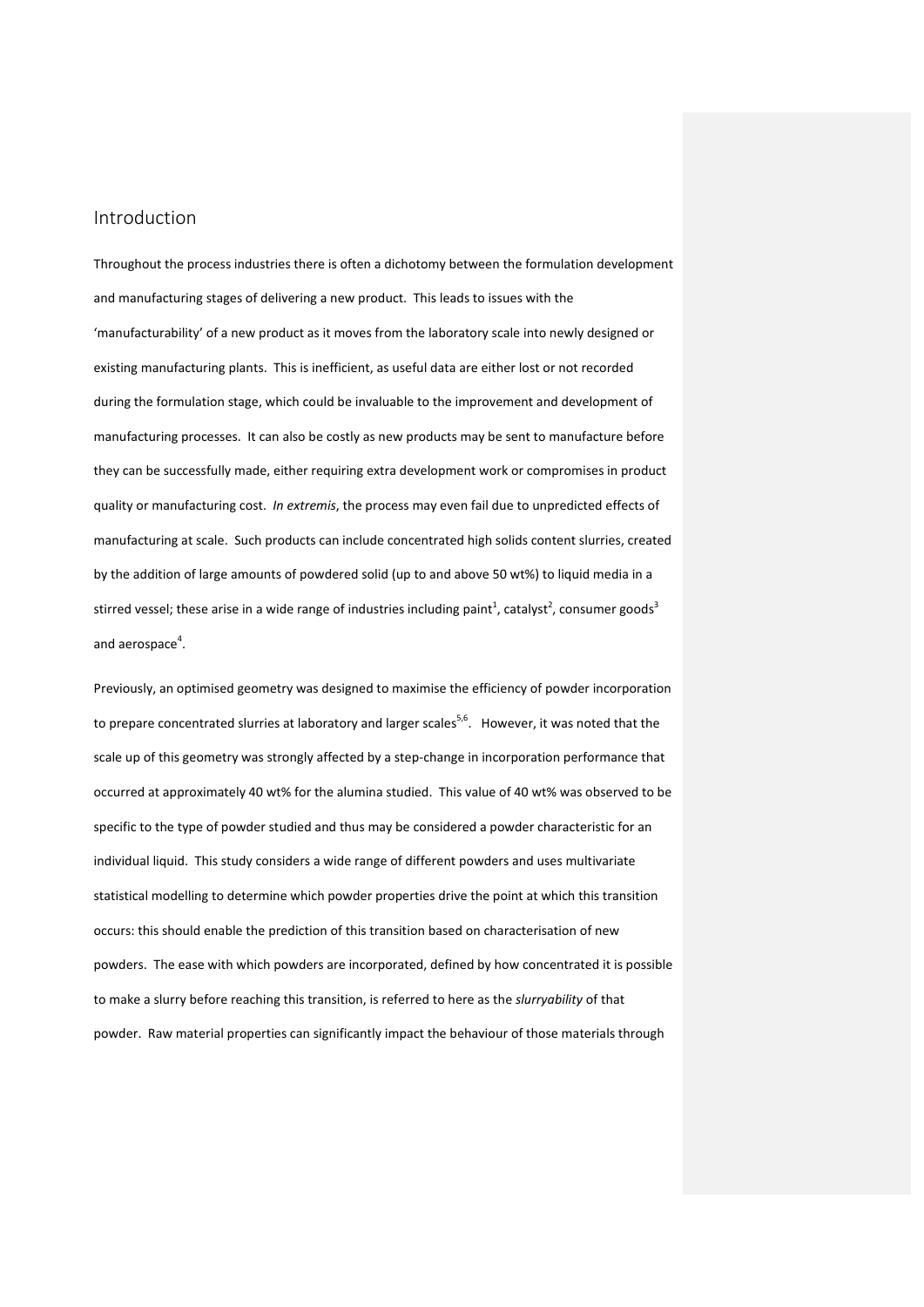a manufacturing process<sup>7,8</sup>. However, there are no previous studies considering the effect of raw powder properties on their ease of incorporation into high solids content dispersions.

The concentration of a slurry has so far been referred to on a wt/wt basis. This is generally how formulations involving powders are specified, weight being a considerably more reliable measure for powder quantity than volume, which is dependent upon the previous handling of the powder<sup>9-11</sup>. However, volume concentration has been shown to be a better predictor of the slurry rheology, and therefore the effect of the powder on the behaviour of the system $^{12}$ .

The flow behaviour of fine powders is not trivial, with multiple measurements being required to characterise powders sufficiently for even simple design calculations<sup>13</sup>. In this study the powder is added to water to prepare a slurry. This adds further complication to the forces acting on individual particles. Due to the presence of three phases at the liquid surface, the interfacial tension between the liquid and the solid has a significant effect on the complex force balance on the solid. This value of the interfacial tension is specific to combination of the individual powder and liquid being studied and can give dramatically different powder wettability behaviour if different liquids or solids are studied<sup>14</sup>. In highly hydrophobic solids the high interfacial tension with water can prevent particles from becoming wetted and thus being fully incorporated<sup>15</sup>. It can also promote agglomeration of particles, where air becomes trapped within the agglomerate giving it a lower bulk density than the solid density, causing it to float even if the solid would sink. The formation of semi-wetted agglomerates may also lead to an increase in the apparent volume fraction of the dispersed phase, with resulting impact on the suspension rheology. This strong impact of wettability on the behaviour of particles in a solid‐liquid system makes it a key parameter in many sectors. Examples where this is true include the pharmaceutical sector<sup>16</sup> and the food and personal care industries where the interfacial tension of solids used to stabilise colloidal interfaces is important $17-19$ . The wettability of a solid is generally indicated as the three-phase contact angle between the solid, liquid, and air given by Young's equation and shown in equation  $1^{20}$ :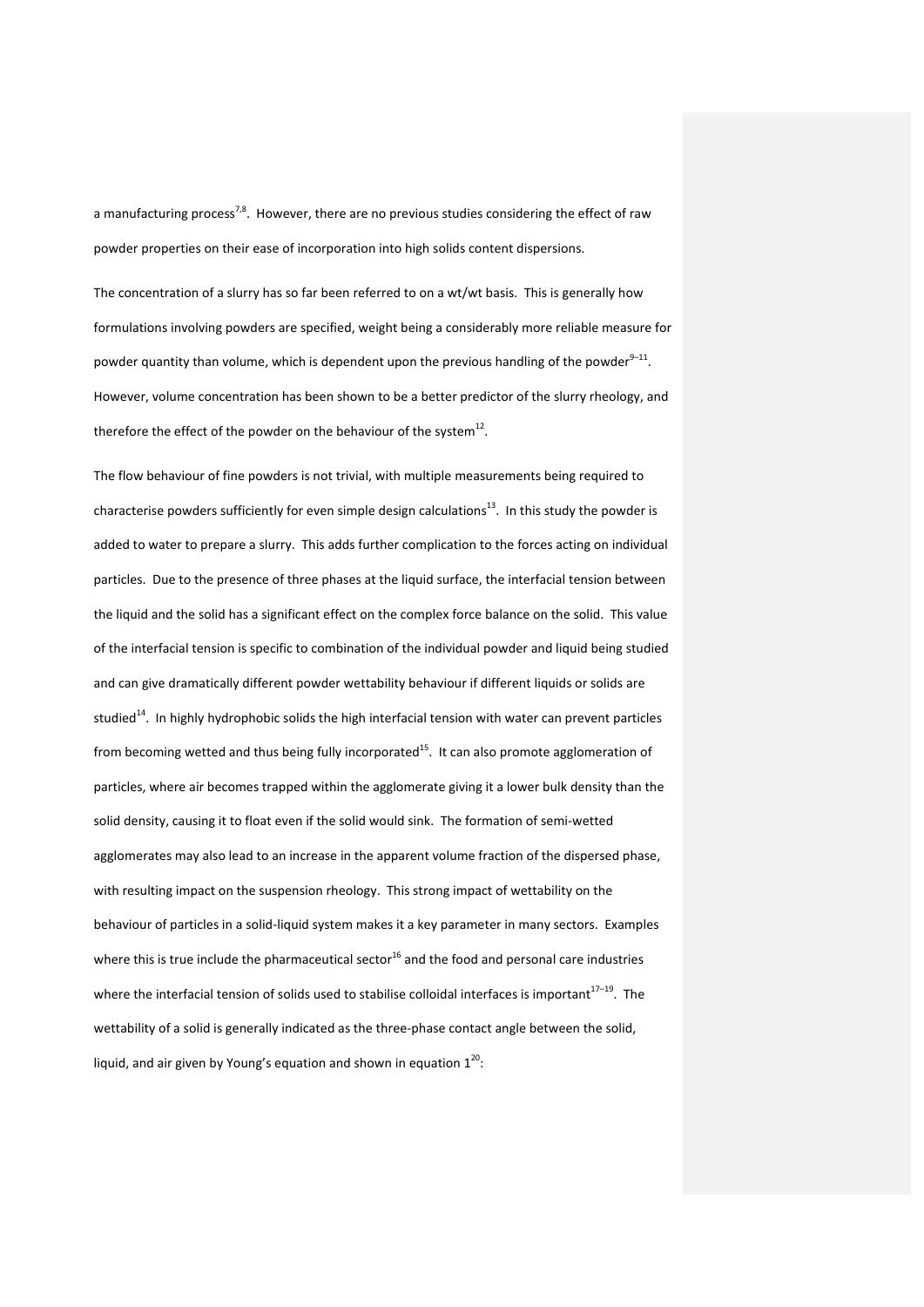$$
\gamma_{SL} = \gamma_{SV} - \gamma_{LV} \cos(\theta) \, \#(1)
$$

Where θ is the three phase contact angle and γ is the interfacial tension between two phases, denoted as solid (S), liquid (L), and vapour (V).

This contact angle can be measured through several methods depending on the size and shape of the solid being studied and can generally be classified into three distinct categories: sessile drop, capillary rise, and direct measurement of the interfacial tension. This last category involves use of microcalorimetry<sup>21</sup> or inverse gas chromatography<sup>22</sup>; expensive techniques that would only be available in a specialist research group or facility. Capillary rise methods, based on measuring the uptake of fluid through a powder bed with time, can be used to measure the contact angle through application of the Washburn equation $^{23}$ :

$$
h^2 = \bar{r} \frac{\gamma_{LV} \gamma \cos(\theta)}{2\mu} t \#(2)
$$

Where h is the liquid height at time t,  $\mu$  is the liquid dynamic viscosity, and  $\bar{r}$  is the mean capillary radius. This approach is used frequently for a wide variety of powders $24-26$ . However, researchers have reported issues when studying powders comprised of porous particles, demonstrating irreproducible results and effects of the particle porosity and shape on the liquid rise through the bed<sup>2,24,27,28</sup>

Sessile drop methods involve placement of a liquid drop onto the liquid surface and directly measuring the angle between the solid and the liquid using a camera. This is simple for flat solids. However, it presents problems for powders, which do not present a flat surface and so the observed contact angle may not be the actual contact angle, as powder between the droplet and the camera can obscure the true measurement<sup>29</sup>. Nowak *et al*<sup>28</sup> compared various capillary rise and sessile drop approaches for measurement of the three phase contact angle for highly porous solids and found that the most consistent method involved placing a sessile drop onto a thin layer of powder dispersed onto a glass slide.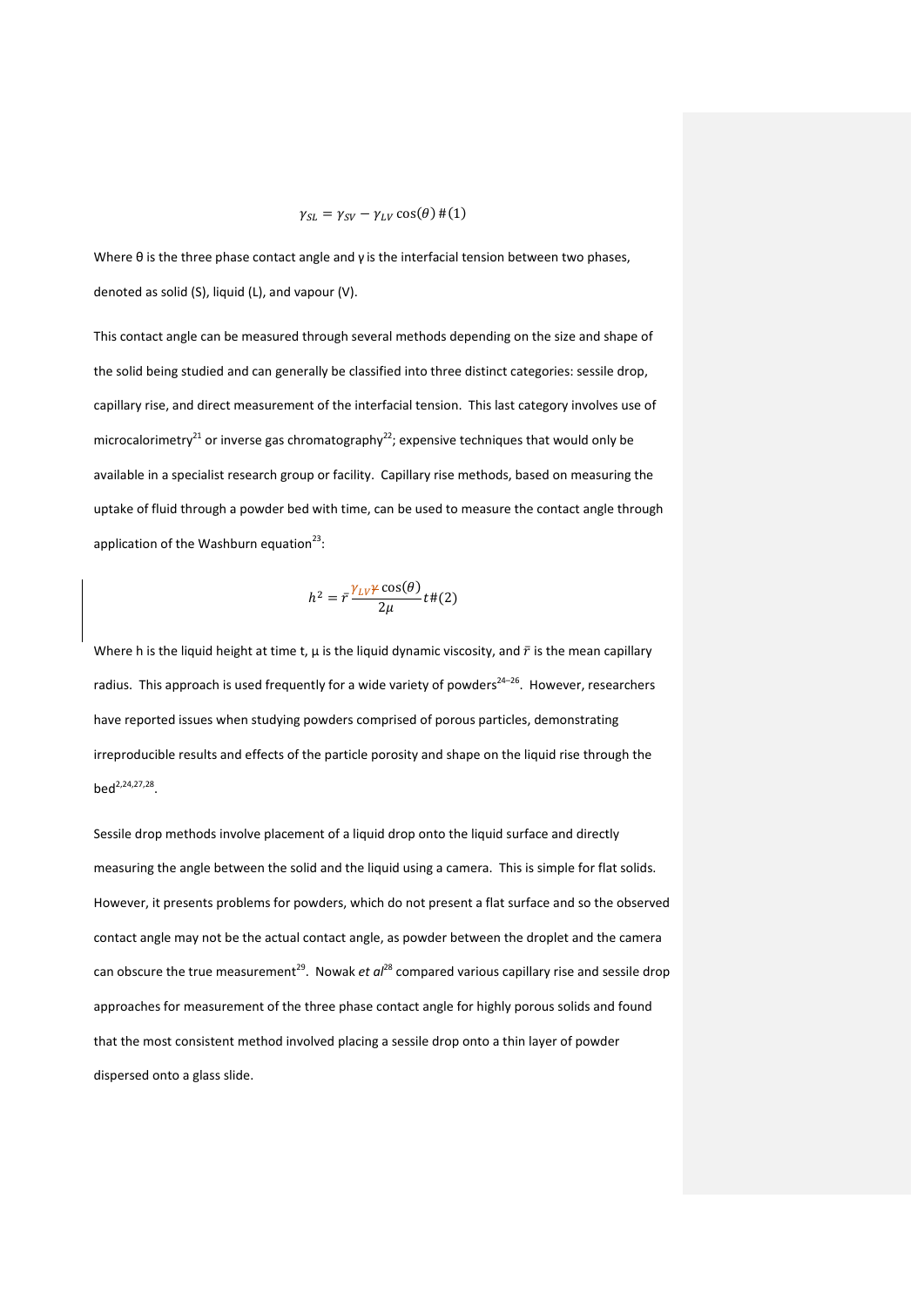Two multivariate data analysis tools are used in this study. The first, principle component analysis (PCA), first developed by Karl Pearson in 1901<sup>30</sup> is a tool used to reduce the dimensionality of a dataset. It is used herein as a data exploration tool to find powders with similar behaviour and to map the relationships between various powder properties and powder slurryability. PCA is frequently used in a wide variety of fields including stock market analysis and prediction in the finance sector<sup>31</sup>, image processing<sup>32</sup>, and pharmaceutical formulation development<sup>33</sup>. Wang *et*  $a^{j34}$ used PCA to study the effect of powder properties on the performance of a loss in weight powder feed system.

Partial least squares regression modelling (henceforth referred to as PLS) is a powerful multivariate statistical technique that looks for underlying latent structures within two datasets, a predictor dataset (X) and a response dataset (Y). A linear regression model is used to predict the maximum multidimensional variance in the Y space, explained by a multidimensional direction in the X space<sup>35</sup>. PLS has found particular use in the field of chemometrics for spectral calibrations<sup>36–38</sup>, where the ability of PLS to comfortably deal with highly co-correlated X variables (such as spectral bands) and more variables than observations make it a highly useful tool for building calibrations<sup>35</sup>. More recently PLS is finding more use in study of process data, finding complex multivariate relationships between process and recipe formulation variables $39,40$ . There are multiple ways to consider the relative effects of different variables in the X space in PLS models. One of the simplest is the use of Variable Importance in the Projection (VIP) scores, which are defined in equation  $3^{41}$ .

$$
VIP_i = \sqrt{d \frac{\sum_{k=1}^{h} \nu_k (\omega_{ki})^2}{\sum_{k=1}^{h} \nu_k}}
$$
(3)

Where d is the number of variables, h is the number of latent variables in the PLS model,  $v_k$  is the fraction of explained variance in the X space by latent variable k, and  $\omega_{ki}$  is covariance weighting for each variable, i, over all latent variables. A cut off threshold is often used for VIP scores, where a variable with VIP scores < 1 is deemed insignificant<sup>41</sup>.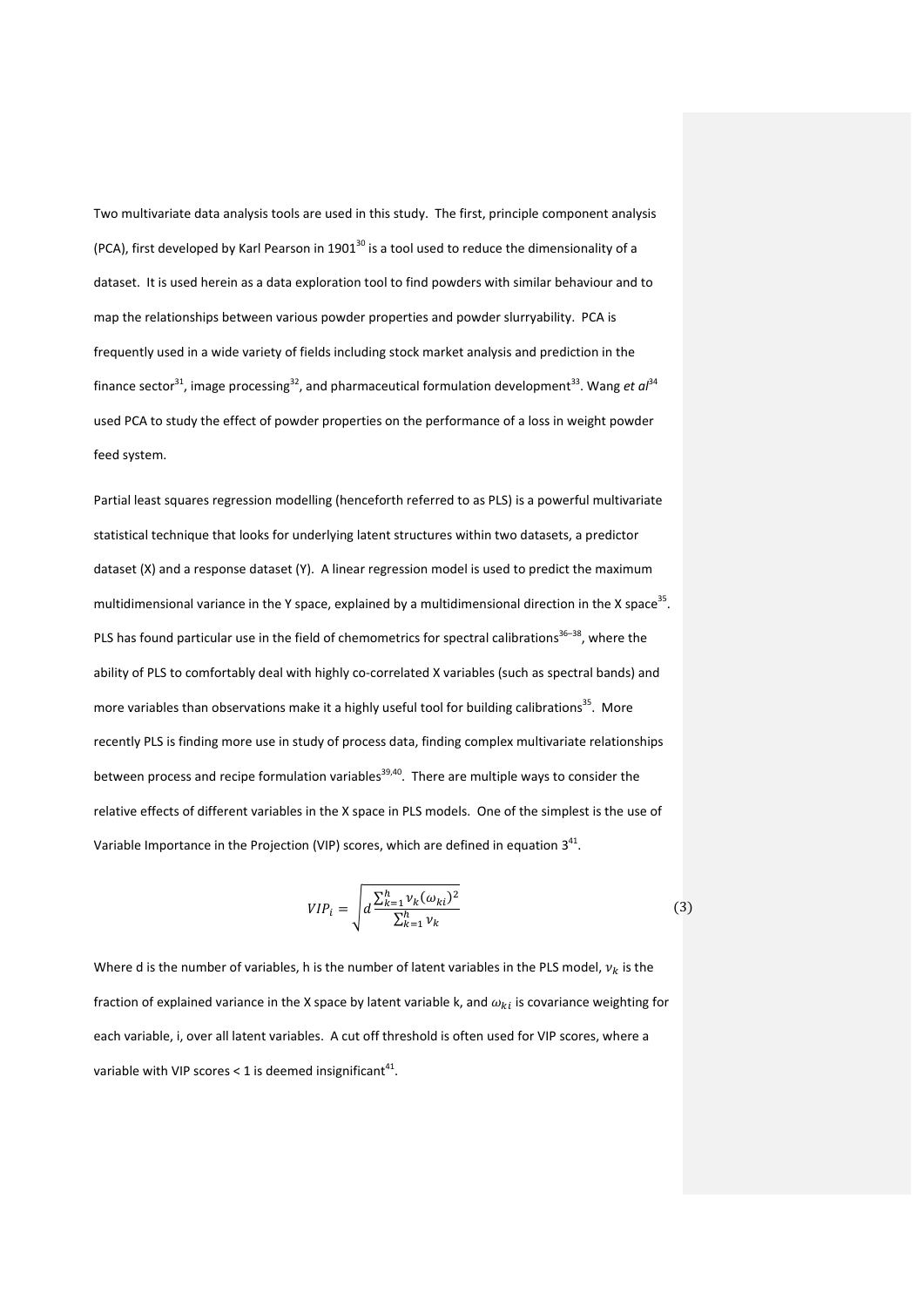This study defines a measure to compare slurryability between a number of different powders. By measurement of a wide range of powder properties, PLS is used to build a predictive model for the slurryability of powders based on their bulk and particle properties. This model is validated through two additional powders which were not part of the datasets used to build the model. VIP scores are also used to find the most important powder properties dictating the slurryability of a given powder.

# Materials and Methods

# Materials

In this study 15 different commercially available porous and non‐porous powders were studied to build and test the predictive multivariate models used. Thirteen of these were used to build the statistical model, listed in Table 1. The data from remaining two were used to test and validate the model. The powders were characterised by a variety of techniques which are described below.

| Powder                     | $d_{10}$ (µm) | $d_{50}$ (µm) | $d_{90}$ (µm) | Skeletal              | Poured           | Tapped               | Mean      | Pore        |
|----------------------------|---------------|---------------|---------------|-----------------------|------------------|----------------------|-----------|-------------|
| Name                       |               |               |               | density               | density          | density              | pore size | volume      |
|                            |               |               |               | (kg m <sup>-3</sup> ) | $(kg \, m^{-3})$ | $(\text{kg m}^{-3})$ | (A)       | $(cm3 g-1)$ |
| Mixed oxide<br>1           | 7.65          | 25.10         | 57.30         | 2432                  | 909              | 1109                 | 206       | 0.321       |
| γ-alumina 1                | 4.02          | 18.80         | 39.30         | 3352                  | 662              | 793                  | 107       | 0.415       |
| $\alpha$ -alumina 1        | 11.80         | 116.00        | 245.00        | 2701                  | 313              | 381                  | 345       | 1.53        |
| $\alpha$ -alumina 2        | 13.50         | 69.50         | 147.00        | 2688                  | 465              | 567                  | 271       | 0.78        |
| Stabilised γ-<br>alumina 1 | 3.20          | 21.00         | 62.40         | 2731                  | 380              | 498                  | 181       | 0.7014      |
| Titania                    | 0.03          | 0.96          | 3.00          | 3900                  | 247              | 357                  | $\Omega$  | $\Omega$    |
| Magnesia 1                 | 2.02          | 15.46         | 31.21         | 3580                  | 651              | 883                  | 307       | 0.241       |
| Magnesia 2                 | 1.98          | 16.42         | 33.12         | 3620                  | 510              | 690                  | 318       | 0.251       |
| Glass frit 1               | 0.40          | 3.00          | 479.60        | 5389                  | 1124             | 1337                 | 0         | 0           |
| Mixed oxide<br>2           | 3.31          | 15.01         | 30.20         | 6130                  | 1100             | 1210                 | 289       | 0.285       |
| Zeolite                    | 1.99          | 5.02          | 10.89         | 2210                  | 450              | 570                  | 150       | 0.416       |
| $\nu$ -alumina 2           | 0.81          | 2.01          | 21.12         | 2698                  | 492              | 679                  | 68        | 0.147       |
| $v$ -alumina 3             | 6.12          | 47.23         | 187.65        | 2701                  | 736              | 879                  | 71        | 0.358       |

*Table 1: List of materials studied*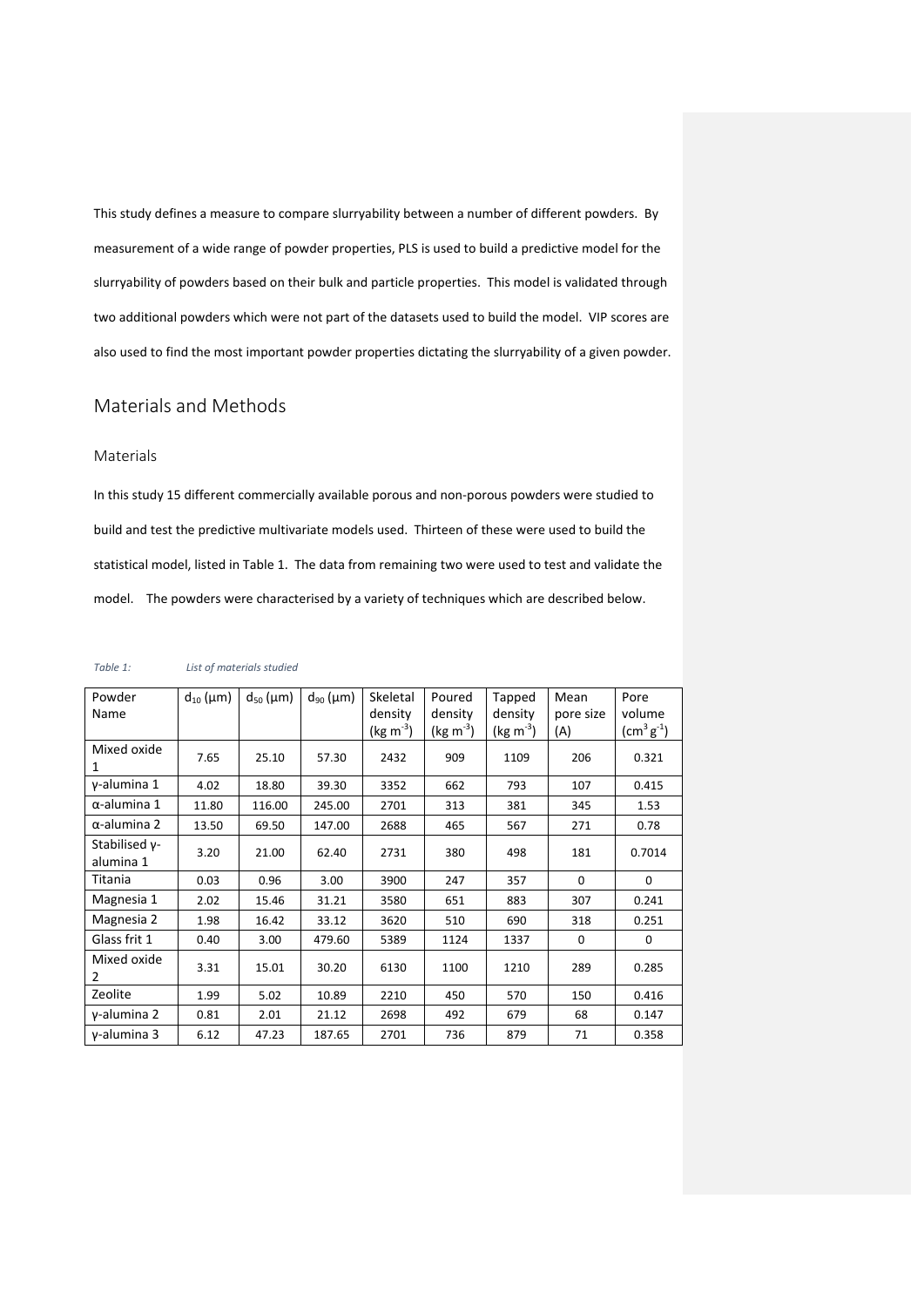Powder Characterisation

Particle size was measured by laser diffraction using a Malvern Mastersizer 3000 (Malvern Instruments, UK) using a dry dispersion module. The results are reported as  $D_{10}$ ,  $D_{50}$  and  $D_{90}$  which represent the size at which 10 %, 50 %, and 90 % respectively of the solid volume in the powder sample is comprised of particles with an equal or lesser volume than a sphere of that diameter.

Multiple density terms are considered as no individual definition of density can describe all the necessary features of an individual powdered solid. The first density measurements considered are the poured and tapped bulk density measurements, bulk powder density values measured using a measuring cylinder with a known mass of powder carefully poured into it to give the poured density. This cylinder is then tapped 2000 times using a Tapped Density Tester (Copley Scientific, UK). These were used to calculate the Hausner ratio, H, (equation 4)<sup>11</sup> and Carrs Index, C, (equation 5)<sup>9</sup> as:

$$
H = \frac{\rho_T}{\rho_B} \# (4)
$$

$$
C = 100 \left( 1 - \frac{\rho_B}{\rho_T} \right) \# (5)
$$

These values are often used as rule of thumb metrics to determine the flowability of a powder, with HR values > 1.25 and CI values > 25 indicating poor flow. These values are clearly related and will show a significant degree of co-correlation. However, this is easily handled by the multivariate statistical approaches used in this study so there is little reason to neglect either.

Skeletal density measurements, a measure of the density of the pure solid material, neglecting inter‐ and intra‐ particle pores, were taken using helium pycnometry. Mean pore diameters and pore volumes were measured using nitrogen adsorption BET.

## Powder Flow Characterisation

Powder flow characterisation was carried out in two different types of equipment: a shear cell for quasi‐static behaviour and a powder rheometer for dynamic characterisation. The rheometer was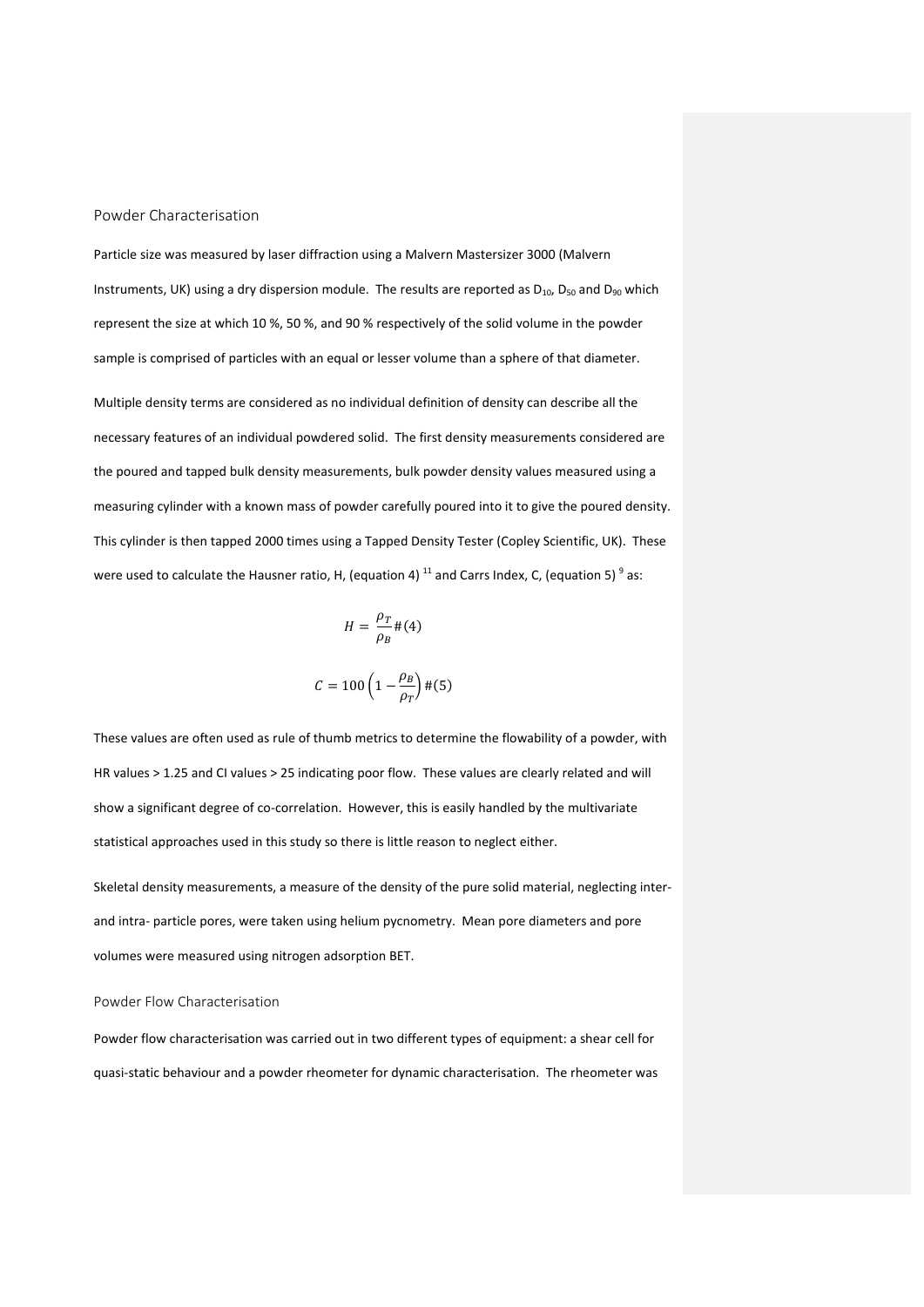used also to assess powder aeration and compressibility as well as permeability of a compact powder bed.

#### *Shear Cell*

A Brookfield Powder Flow Tester (PFT) (AMETEK Brookfield, USA) was used to perform shear cell measurements on the powders. The test consists of three steps: (1) pre-compaction of a preprepared uniform powder bed to an initial consolidation stress, (2) the powder is sheared until a steady state is achieved, this is the preshear point, (3) the normal stress is then reduced and the yield point is again found by applying a shear stress to the powder bed. This is repeated for five normal stresses to give a yield locus, as shown in Figure  $1^{42}$ . This test is repeated at normal consolidation stresses of 15 kPa, 9 kPa, 6 kPa, and 3 kPa to give four yield loci.

A Mohr‐Coulomb analysis approach is used, where a linear regression is fitted to the yield locus. The slope of this linear regression, φ, is an estimate of the powder internal angle of friction. Two Mohr circles are used to find the flow function of the powder. The first of which passes through the origin and is tangential to the yield locus defines the powder unconfined yield strength,  $\sigma_c$ , as shown in Figure  $1^{42}$ . The second Mohr circle is drawn tangential to the yield locus at the preshear point and defines the major principal stress,  $\sigma_1$ . The powder flow function (ffc) is defined as the gradient of a plot of the major principal stress against the unconfined yield strength. Figure 2 shows a guideline of how the flow function of a powder corresponds to how easily it is likely to flow.



*Figure 1: Example yield locus of a powder bed <sup>42</sup>*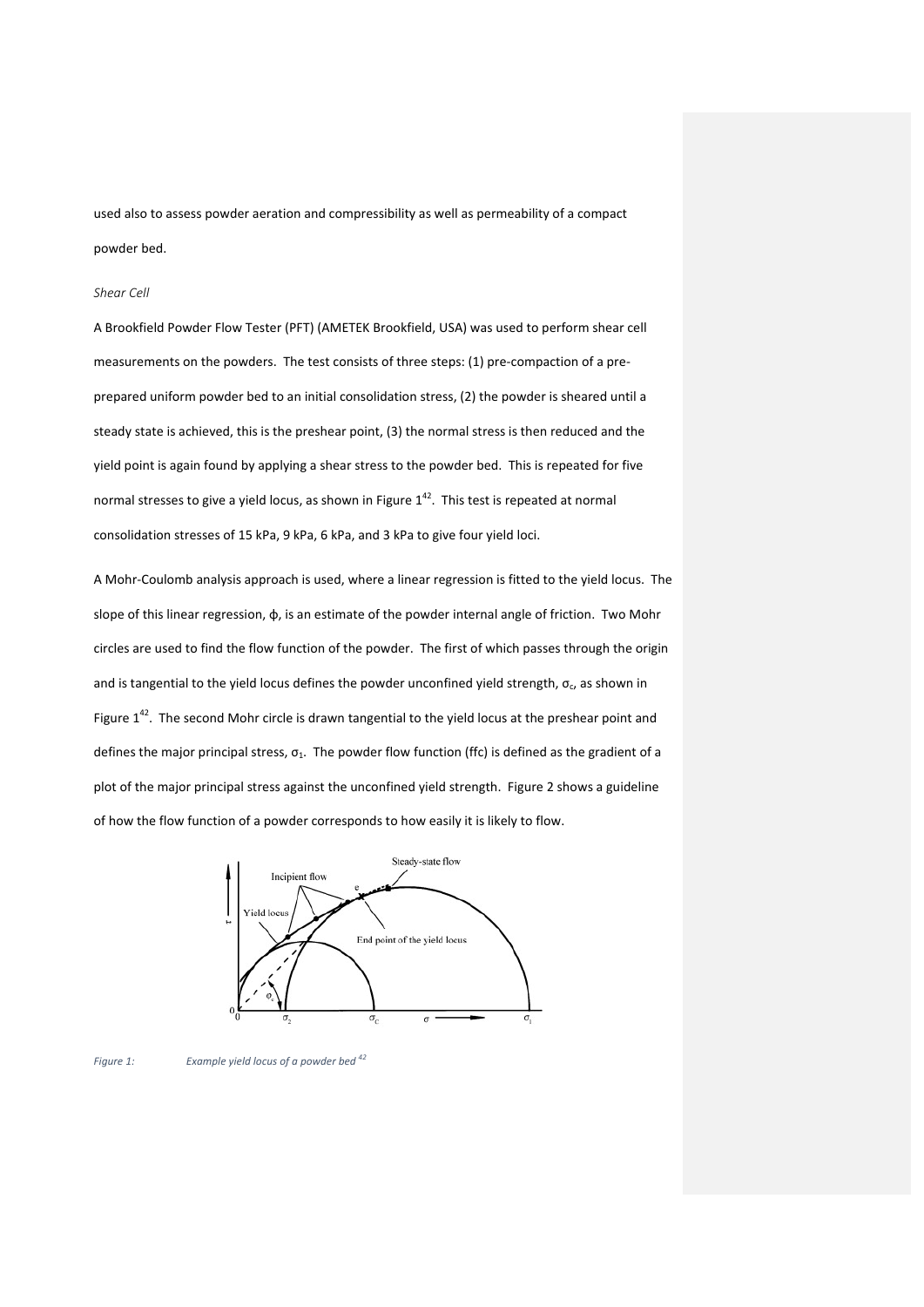



Freeman FT4 Powder Rheometer

A series of tests were carried out on a Freeman FT4 powder rheometer (Freeman Technologies, UK). For each test the powder is first conditioned in the rheometer by a helical blade, shown in Figure 3, moving up and down through the powder bed three times at a tip speed of 60 mm s<sup>-1</sup> to give a uniform powder bed and to remove the handling history of the powder<sup>43</sup>. Four different tests are carried out in the FT4, all of which are preceded by this conditioning stage: the compressibility test, the permeability test, the flow energy test, and the aeration test.





*Figure 3: Freeman FT4 powder rheometer helical impeller blade used for conditioning and measurement*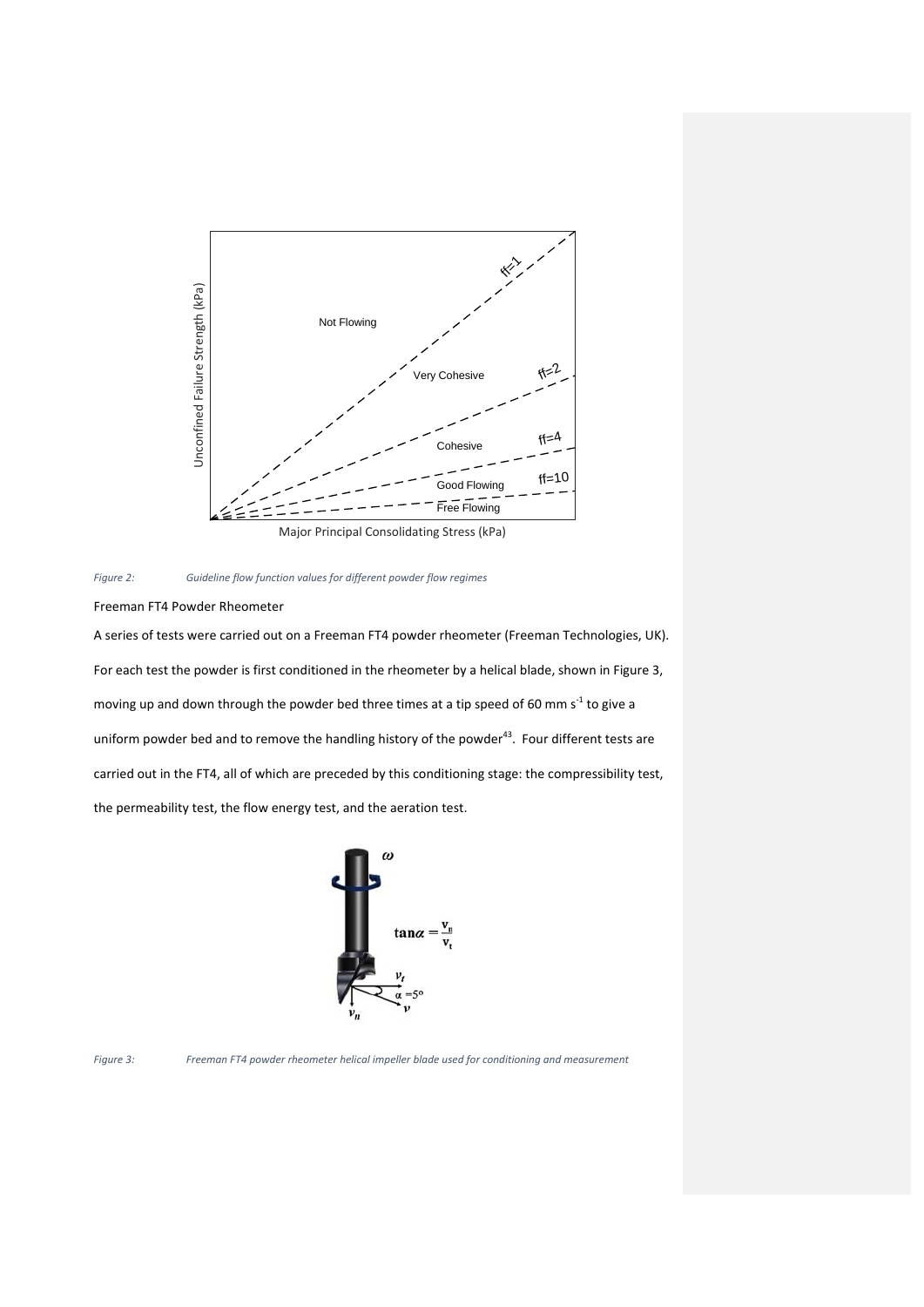In the compressibility test the powder is subjected to a normal pressure up to 15 kPa for one minute. The powder compressibility is given as a function of the change in powder bed volume:

$$
\mathcal{C} \ (\%) = 100 \frac{V_i - V_C}{V_i} \ \# (6)
$$

Where  $V_i$  is the powder volume after conditioning and  $V_c$  is the compressed powder volume.

In the permeability test air is passed through the powder bed after the conditioning step at a flow rate of 2 mm s<sup>-1</sup>. The powder bed is compressed at 15 kPa during this test. The permeability of the powder is indicated by the measured pressure drop across the powder bed, with a low pressure drop indicating a high permeability powder bed. The permeability of a powder bed is proportional to the bed porosity and particle diameter squared using Darcy's law and the Kozeny‐Carman equation respectively<sup>44,45</sup>.

In the basic flow energy dynamic test the powder is initially conditioned. Following this the impeller is passed down through the powder bed at a fixed velocity. The energy required for the powder to flow during this test is measured by the torque on the impeller and the normal force exerted on the base of the instrument. Higher flow energies indicate a higher level of mechanical locking and friction, this would indicate powders with higher angles of internal friction that are less likely to flow easily. This test is repeated three times with a conditioning stage in between each measurement.

The aeration test is similar to the basic flow energy test. In this test the powder is fluidised where possible, if not it is simply aerated, and the normal dynamic test is carried out. The test is repeated three times at air flows decreasing from 20 mm s<sup>-1</sup> to 0 mm s<sup>-1</sup>. At each air velocity the flow energy is measured three times, with a conditioning stage between each measurement. The aeration index is the ratio of flow energy under fixed bed conditions<sup>46</sup>, i.e. air velocity = 0 mm s<sup>-1</sup>, and the flow energy under full fluidisation where possible, or at 20 mm  $s<sup>-1</sup>$  where the powder will not fluidise. This measurement is used to give an indication of how the powder behaves when aerated, with high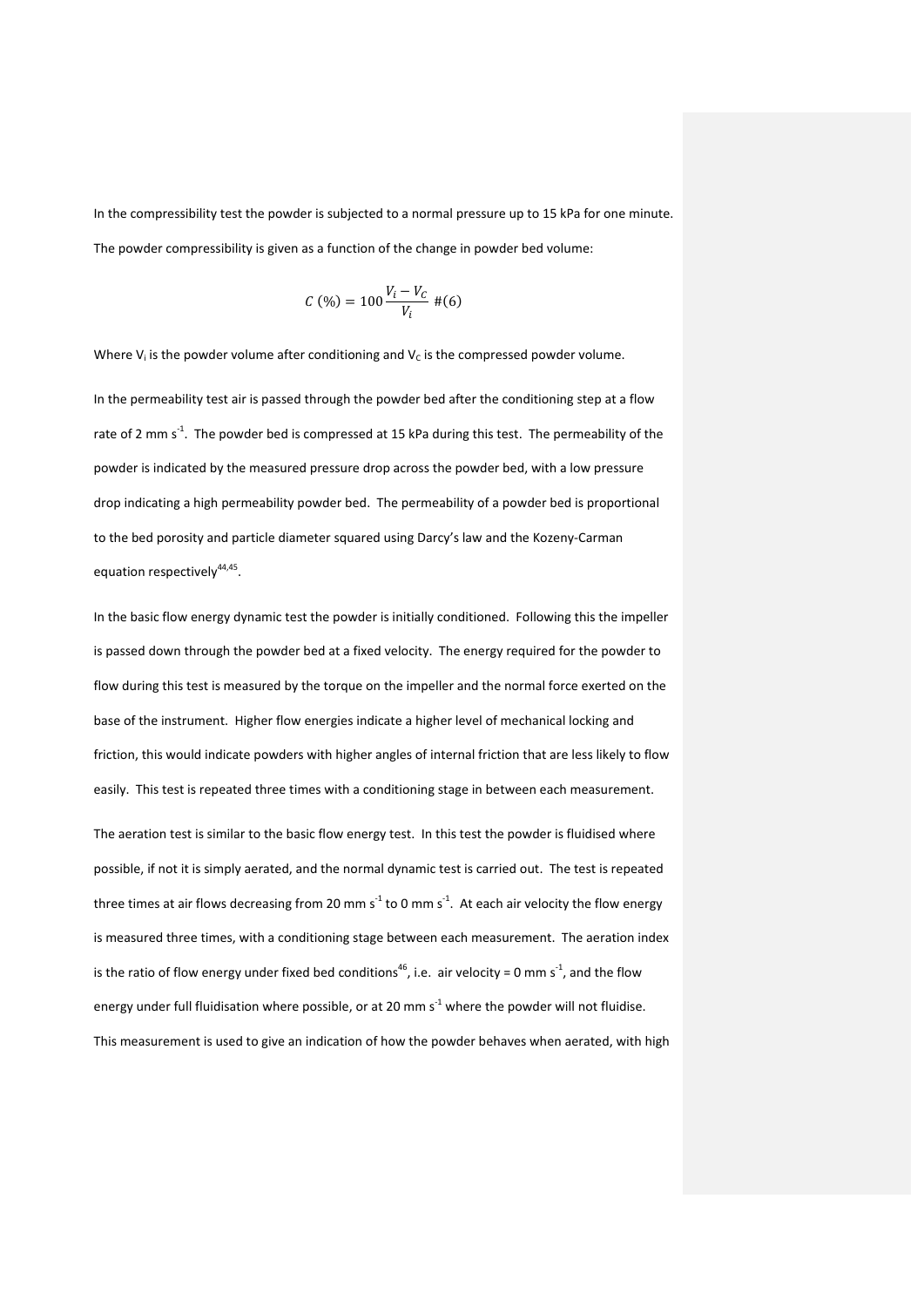aeration indexes suggesting that the powder is easily aeratable and does not remain cohesive whilst aerated, allowing the impeller blade to easily move through the bed.

Powder Wetting Characterisation

# *Contact Angle*

To measure the powder contact angle with water the method shown by Nowak *et al*<sup>28</sup> to be most appropriate for use with highly porous powders was used. A thin layer of powder was adhered to a flat surface using a spray adhesive. Particles not firmly attached to the slide 30 seconds after application were removed. The size of the liquid drop was chosen such that the mean capillary length, a, defined in equation 7, was larger than the radius of the droplet. This is done to make the effect of gravity negligible when compared to capillary effects<sup>47</sup>. The capillary length of water is 2.7 mm so a 10  $\mu$ L droplet was used for all solids, giving a droplet with radius approximately 2.3 mm<sup>48</sup>.

$$
a = \sqrt{\frac{2\lambda}{\rho g}} \, \#(7)
$$

A KRUSS Drop Shape Analyser (DSA) 100 (KRUSS GmbH, Germany) was used to place the droplets on the powder surface and measure the resultant contact angle. Each measurement was repeated 25 times for each powder due to the possible complications in contact angle measurement of powders, such as powder between the droplet and camera obscuring the true contact angle, described above. The values stated are the mean of all measurements. An example DSA image is shown in Figure 4.



*Figure 4: Example sessile drop sat on a powder bed*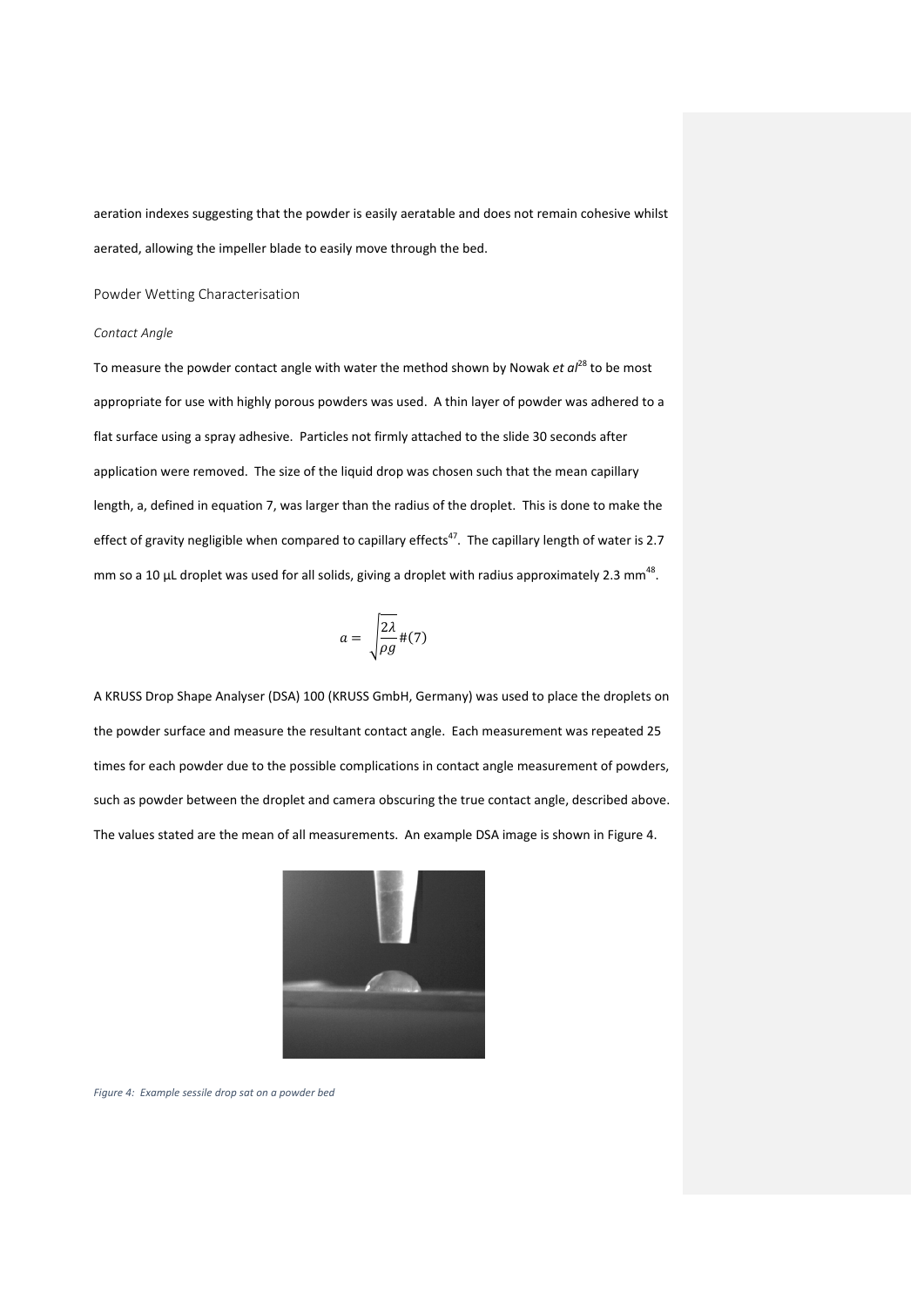# Slurryability Measurement

Slurryability was measured in a 5 L cylindrical stirred vessel with the geometric configuration that was found previously to incorporate powder most effectively into high concentration slurries<sup>5,6</sup>. This geometry is shown in Figure 5<sup>6</sup> and comprised a stainless steel flat-bottomed cylindrical mixing vessel with diameter, T = 0.17 m, a down-pumping pitched blade turbine (PBT) impeller with a diameter, D, of 0.085 m ( $D/T = 0.5$ ). Off-bottom clearance, C, (measured to the middle of the impeller) was 0.085 m (C/T = 0.5; C = D). The impeller was placed off-centre, E, by 0.1 T (0.017 m) and tilted,  $\alpha$ , by 10<sup>o</sup>. No baffles were used. The impeller speed, N, was fixed at 450 RPM.



*Figure 5: Mixing vessel schematic<sup>6</sup>*

Slurryability was assessed by measuring the time taken to add 50 wt% powder to a given vessel. Prior to the start of the experiment the vessel with filled with 3.86 L of water and 3.86 kg of powder was weighed out into fifty × 77 g aliquots using a KTron KT20 loss in weight powder feeder configured to deliver a constant total mass. This allowed tracking of the amount of powder added to the vessel with time. The powder was added to water the stirred vessel described above up to 50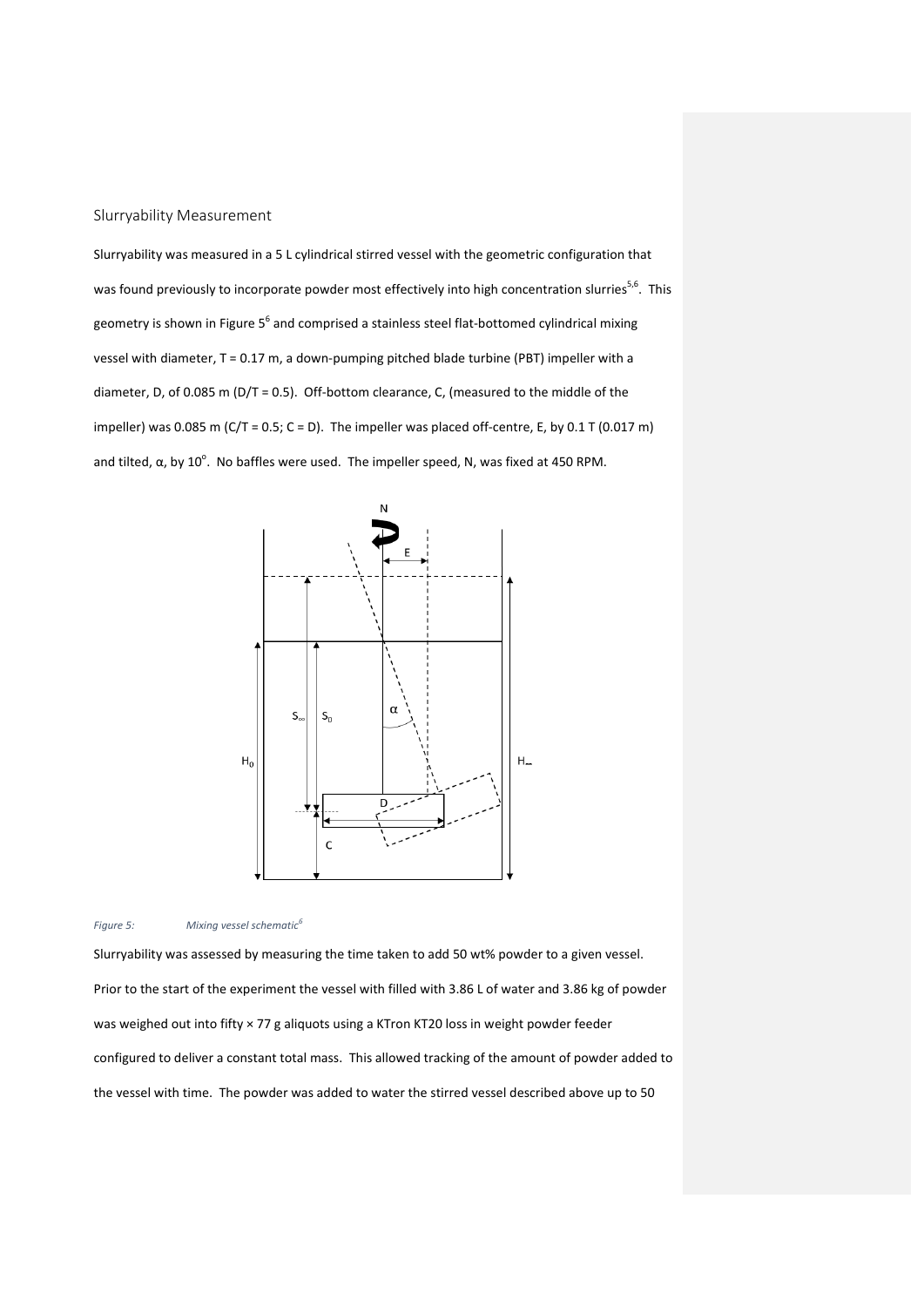wt% as quickly as possible, adding each subsequent aliquot to the liquid surface as soon as the previous powder had been drawn down and incorporated into the slurry. The time and energy required to prepare a 50 wt% slurry was measured in this way for all powders studied. The slurryability of each powder was measured three times, the values used are the mean of these repeats.

The impeller shaft torque was measured using a calibrated Binsfield TorqueTrak 10k wireless strain gauge. The impeller power, P, was found from the shaft torque, Γ, as:

$$
P=2\pi N\Gamma\#(8)
$$

The measured torque, and so impeller power draw was found to fluctuate by  $\pm 5$  % of the reading value. All values used are the moving average value recorded over 1 s at a sampling frequency of 10 Hz.

## Multivariate Analysis

Multivariate data analysis was carried out using JMP statistical software (SAS Institute Inc., UK). The data were first normalised using Z-score normalisation (or auto-scaling) as the different properties measured all have different units and scales. Z‐score normalisation centres all the data around 0, with a standard deviation of 1 and is done simply by applying the following to all measurements:

$$
Z_{i,m}=\frac{x_{i,m}-\bar{x}_i}{s_i}\#(9)
$$

Where Z is the normalised value, x is the measurement of the ith property for the mth powder,  $\bar{x}$  is the property mean for all powders, and s is the standard deviation of that property across all powders.

Principal component analysis is used as an exploratory tool to find trends and patterns within the dataset. PCA works by reducing the dimensionality of the dataset by orthogonal transformation, reducing the total number of variables to a set of orthogonal principal components (PC). The first PC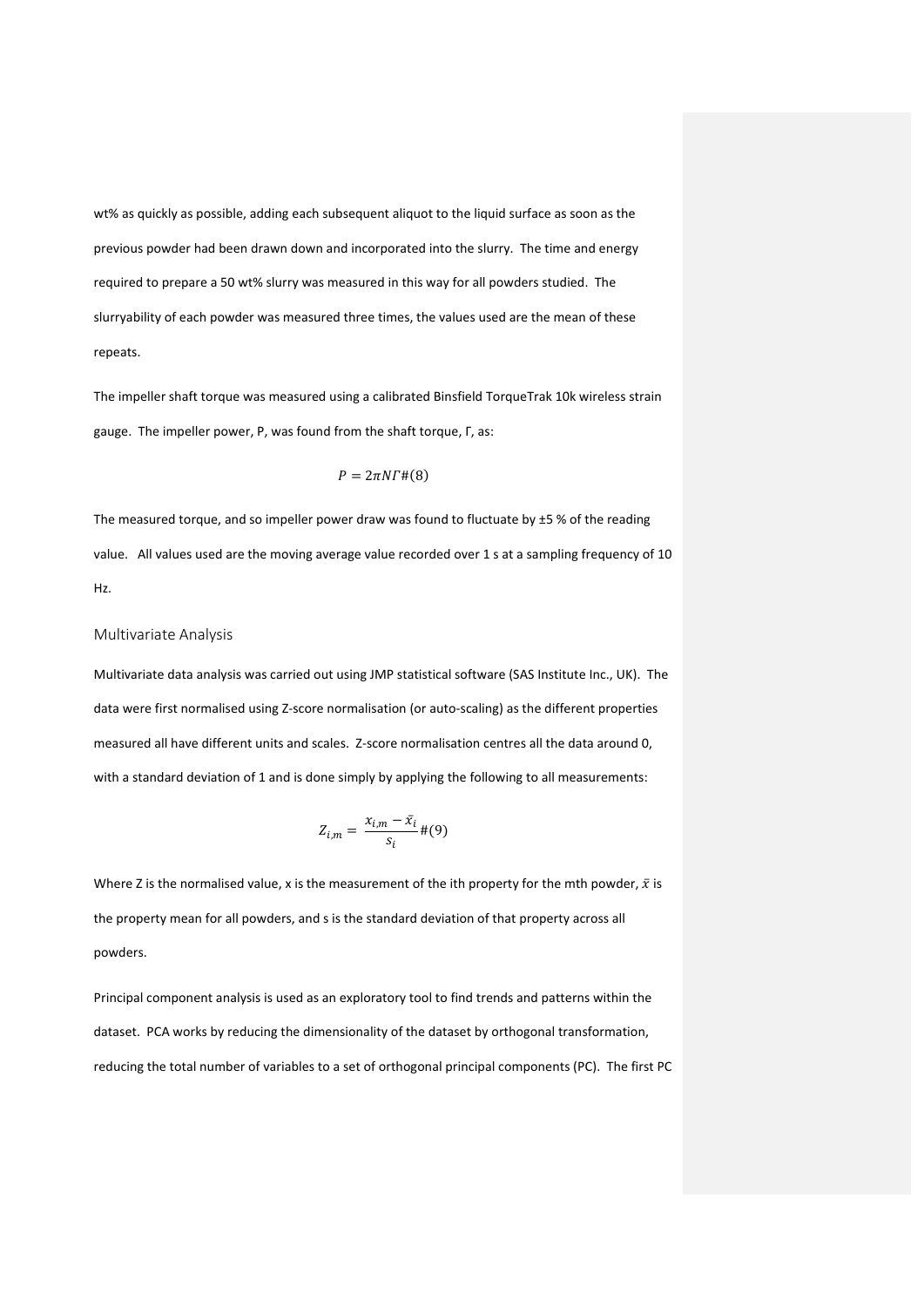(PC1) describes the largest possible variance within the dataset, with subsequent PCs describing less variance with increasing dimensions. Each subsequent PC is orthogonal to all preceding PCs.

Partial Least Squares regression (PLS) works in a similar manner, reducing the number of dimensions in both the predictor (X) and response (Y) datasets into a series of orthogonal structures. The Y structures are then regressed onto the X structures to give a covariance matrix relating the two using a Nonlinear Iterative Partial Least Squares (NIPALS) algorithm. Leave-one-out cross-validation was used during this analysis. This involves calculating potential models whilst leaving out one of the observations (in this case leaving out a powder). The response, based on each model, is predicted for the left-out observation to give a residual between the predicted value and the measured value. This is repeated for all observations, giving a total precision value, given as the root mean squared error of cross validation (RMSECV). This is repeated testing a different number of latent variables in the two structures. The optimum number of structures is determined as that which gives the lowest RMSECV value, whilst explaining as much of the variation in the Y block as possible (in terms of  $R^2$ ). VIP scores are then calculated using equation 3, shown above, to calculate the relative importance of each of the individual predictor variables studied.

PLS is a particularly effective technique for this application as it effective at handling co-correlation between predictor variables. This is important here due to the inevitable relationships between different powder properties. For example, as stated above, there is clearly a strong correlation between Hausner Ratio and Carr's Index. However, there will also be other significant related variables such as particle porosity and bulk density, many of the various dynamic flow properties, and particle size values and pressure drop measurements.

PLS models can be improved by removing noise in the original dataset. VIP scores can be used as a variable selection method to indicate which of the initial variables are likely to contribute only noise, and which contribute useful variance. Therefore, the PLS algorithm is run over the dataset twice. Once to find an initial model, calculating VIP scores of all variables. Insignificant variables (those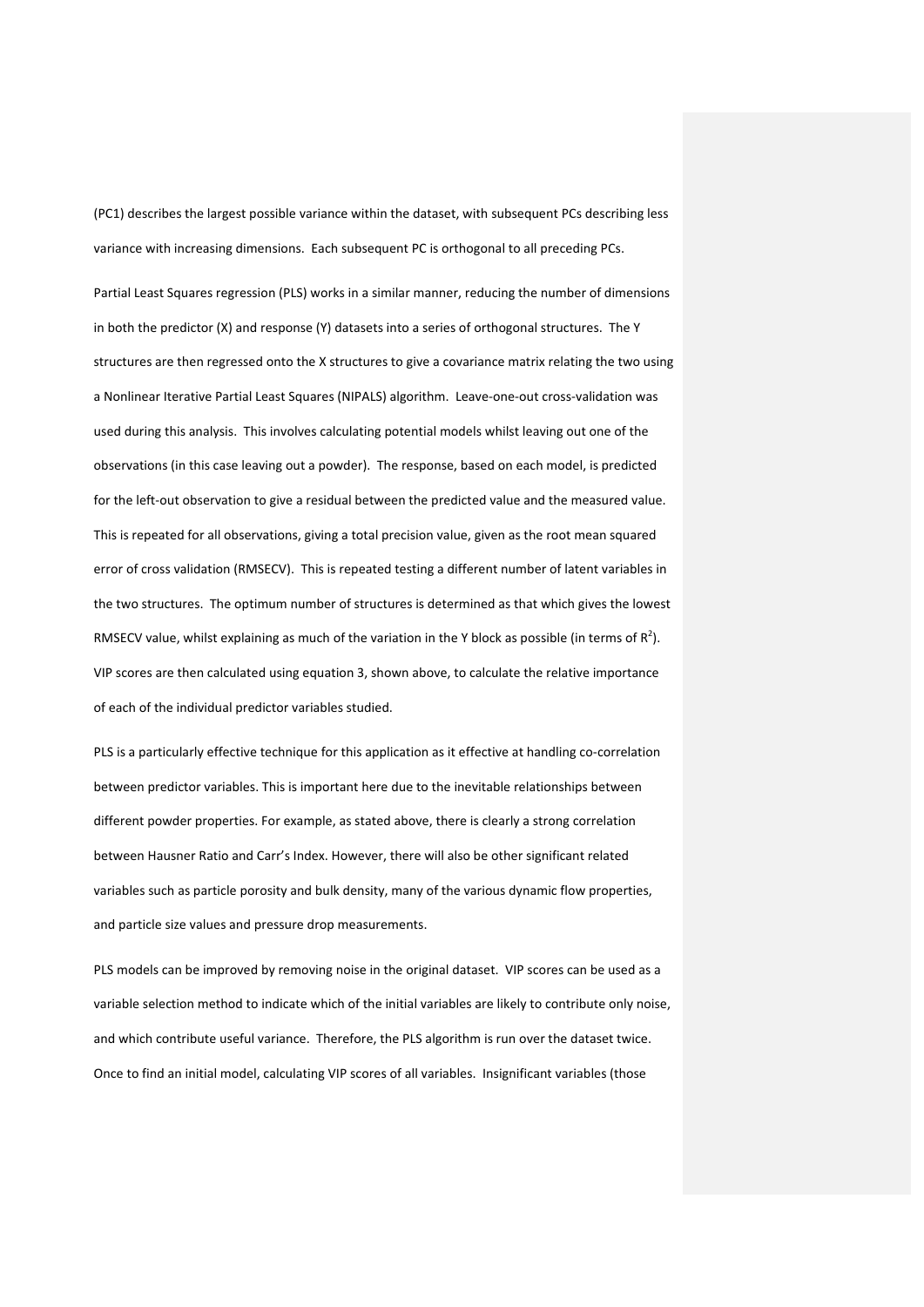with a VIP score < 1) are then removed from the dataset and the model rebuilt. This will provide an improved model, with less overfitting<sup>49</sup>.

The performance of the predictive models built using PLS can be considered by calculating the root mean square error (RMSE) between the predicted and measured values of slurryability. RMSE is calculated as:

$$
RMSE = \sqrt{\frac{1}{N} \sum_{i=1}^{N} (Slurryability_{measured,i} - Slurryability_{Predicted,i})^{2}} \#(10)
$$

Where N is the number of powders studied.

In order to validate the models built using partial least squares regression analysis two extra powders were studied, a zeolite material (zeolite 1) and another mixed oxide (mixed oxide 3). These powders were not included in the training sets used to build the models and so are used to study the applicability of the models outside of the original training set of powders.

# Results and Discussion

#### Powder Characterisation

Table 1 gives the particle size, bulk density, skeletal density, and pore volume measurements for each of the thirteen powders studied in the training dataset. These powders were chosen to give a wide range of properties, as shown for all of these measures in Table 1.

Figure 6 shows the shear cell measurements at an initial consolidation stress of 15 kPa. The flow function coefficient is used to characterise how easily a powder will flow, with larger flow functions indicating easier flow, as shown in Figure 2. The glass frit showed the highest flow function coefficient, indicating it is the best flowing powder. The various alumina powders studied generally showed the lowest flow function values. The glass frit also showed the highest cohesion, with the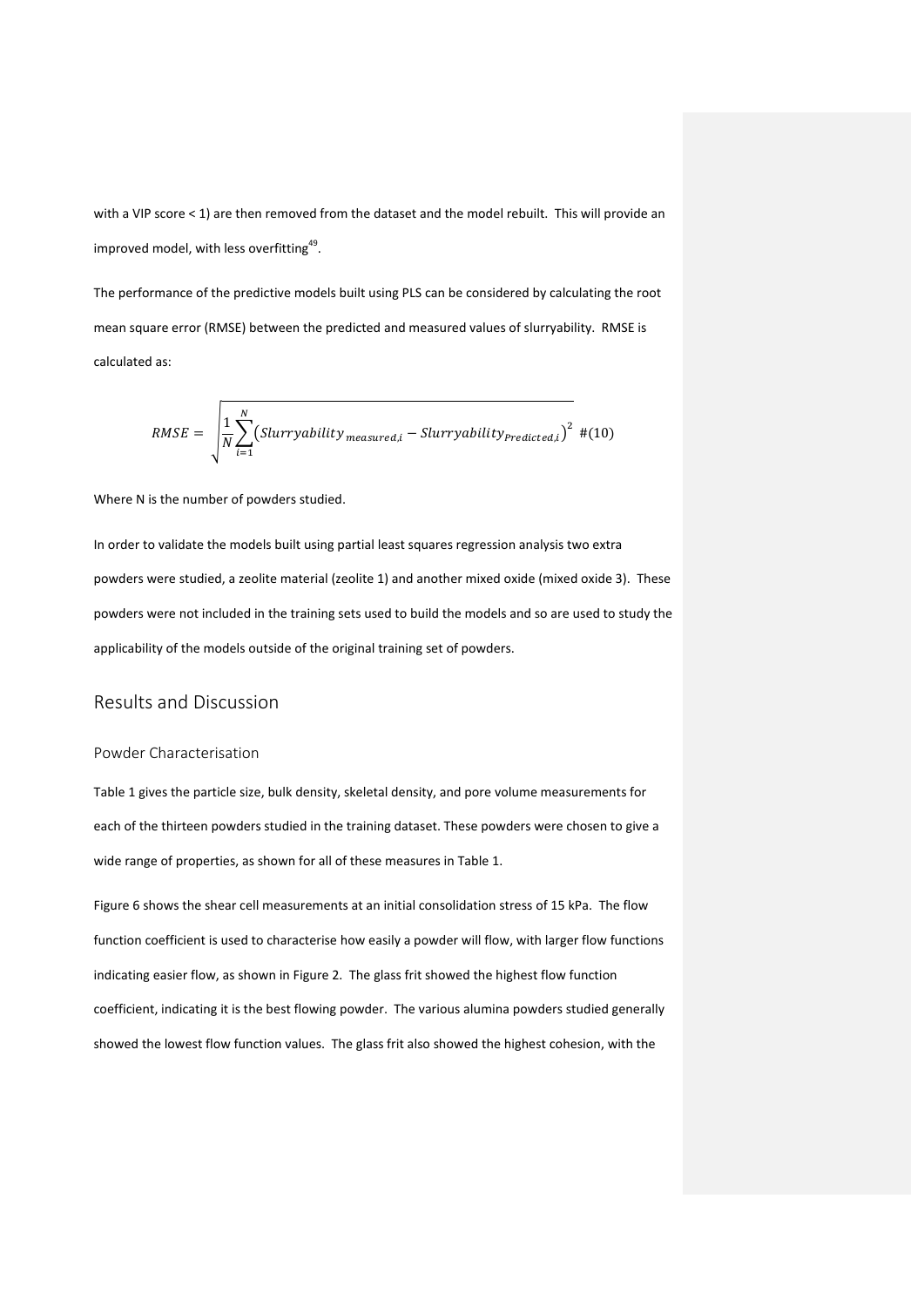magnesia powders and mixed oxides also showing reasonable cohesion. Again, the alumina powders showed the lowest cohesion values.

Figure 7 shows the basic flow energies and aeration energies of the initial 13 powders studied. The glass frit and mixed oxide 1 required the most energy to flow, whereas the titania powder sample required the least. Many of the powders were found possible to fully aerate during the test, with the glass frit, mixed oxides, and γ‐alumina 2 being the only powders where it was not possible. This meant that most of the powders showed a significant aeration index as the energy required to make them flow dropped considerably when they were fully aerated.

Figure 8 shows the compressibility and pressure drop measurements from the Freeman FT4 powder rheometer. The magnesia and titania proved to be the most compressible, with the mixed oxides and alumina powders showing little tendency to compress.



*Figure 6: Shear cell measurements for initial 13 powders*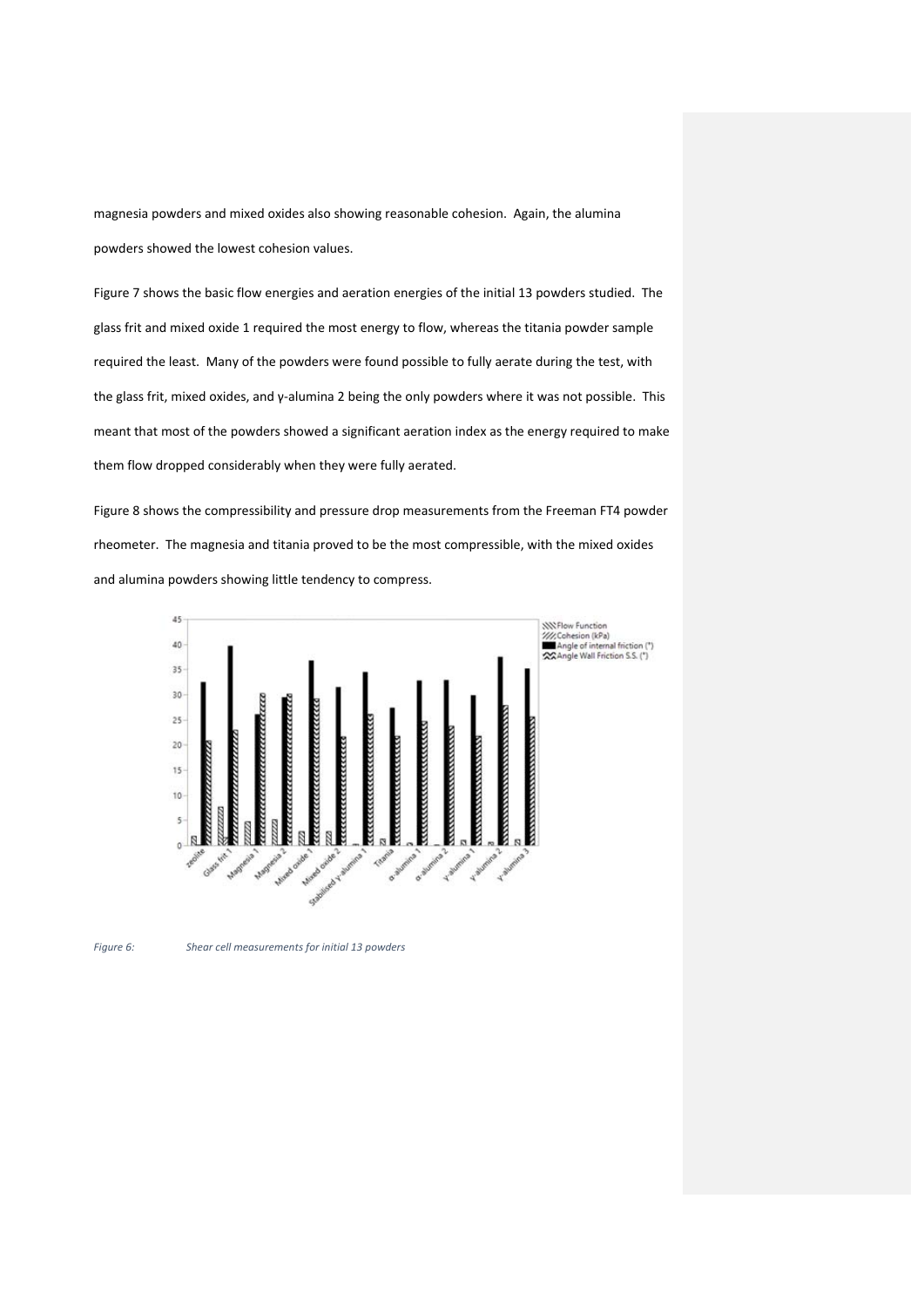





*Figure 8: Compressibility and pressure drop tests from the Freeman FT4 for the initial 13 powders*

# Slurryability and powder ranking

In order to model the effect of powder and particle properties on the slurryability of a powder, a definition of powder slurryability is required that allows direct comparison between powders. The slurryability of a powder is defined in three ways:

1.  $t_{50}$  The time required to prepare a 50 wt% slurry.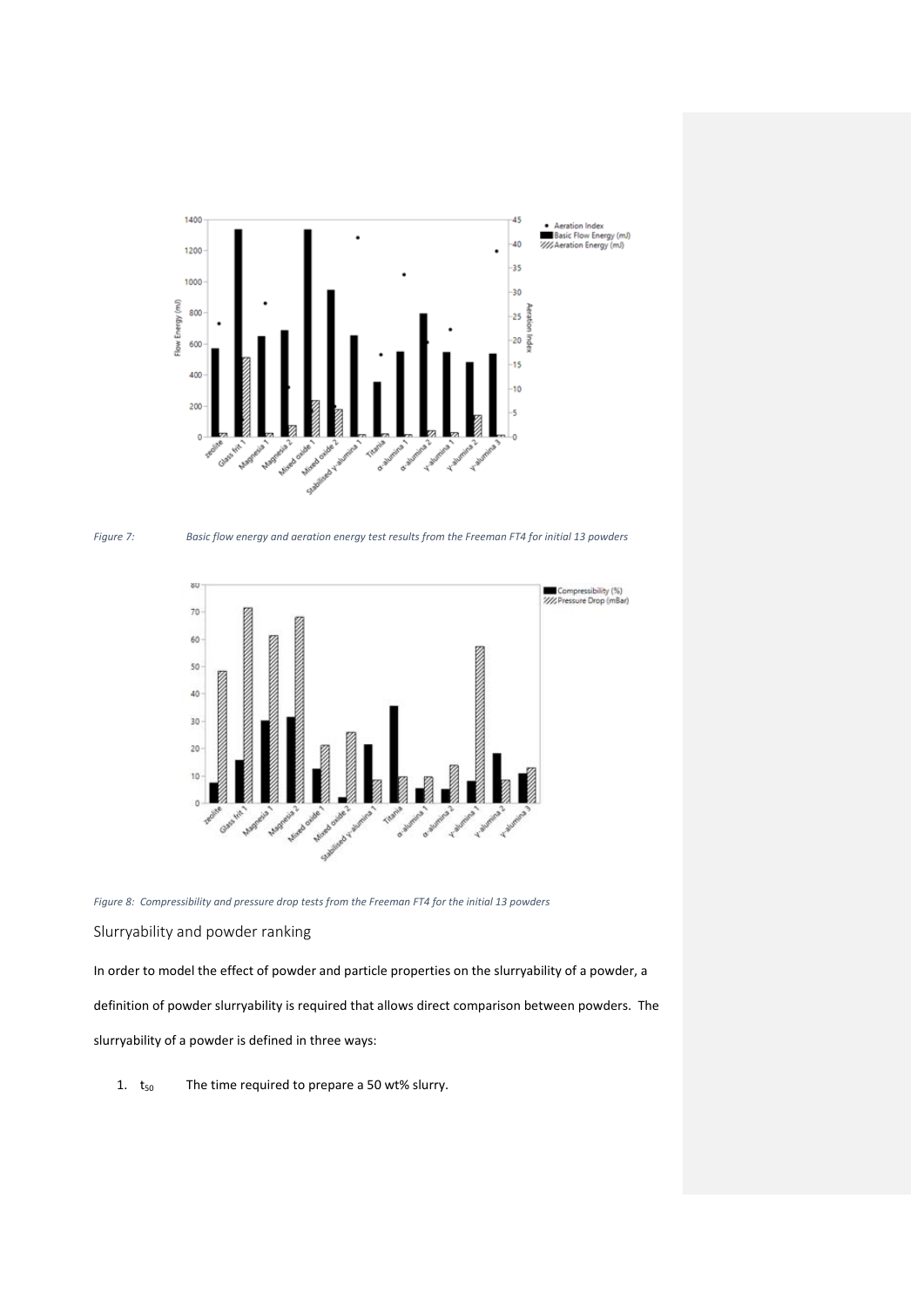- 2.  $E_{50}$  The cumulative specific energy required to prepare a 50 wt% slurry.
- 3.  $X_{11}$  The solid content at which it requires more than 1 kJ to raise the slurry solid content by 1 wt%.

These three approaches are shown graphically for three example powders in Figure 9, Figure 10, and Figure 11 respectively. Figure 9 shows the time taken to add powder to the vessel up to the final solid concentration of 50 wt%.  $t_{50}$  is defined as the time value of the final point of the curve. Figure 10 shows the cumulative energy required to incorporate powder into slurry. This energy is calculated using the measured impeller torque and mixing time.  $E_{50}$  is defined as the cumulative energy value of the final point of the curve. Figure 11 shows how this energy requirement increases with increasing solid content and defines  $X_{11}$  as the solid content when the curve for each powder crosses 1000 J  $\%$ <sup>-1</sup>.

All three measures show a significant reduction in the slurryability of the powders considered as the solid content is increased, as seen by a turning point in all curves. These turning points align with the step change in incorporation performance that occurs as the solid concentration increases and the mechanism of incorporation changes as noted previously <sup>5,6</sup>.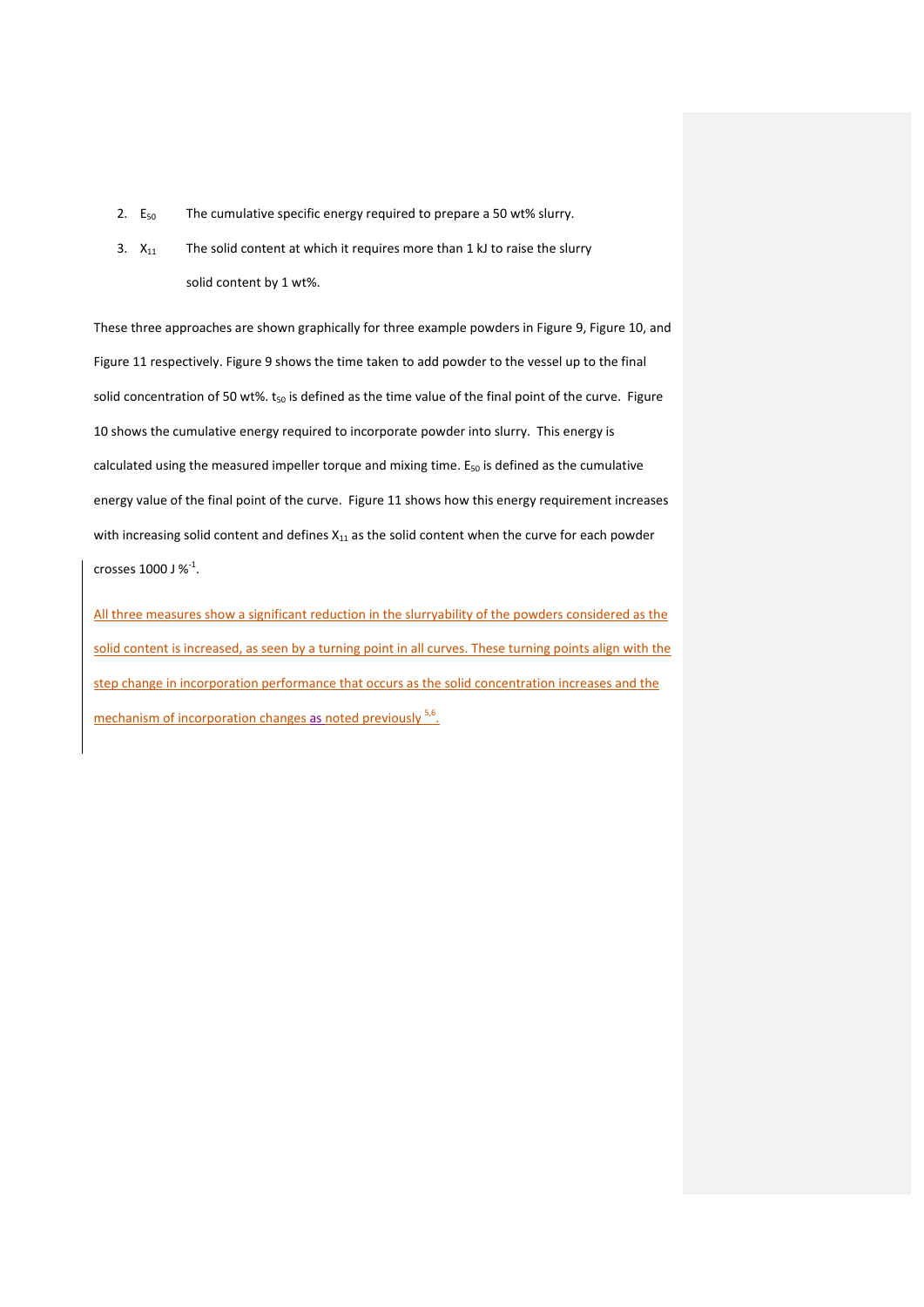





*Figure 10: Slurryability approach 2 – total energy required to achieve a 50 wt% slurry* 





Figure 11: Slurryability approach 3 - solid content at which it requires at least 1 kJ to raise the solid content of the *slurry by 1 wt%*

Table 2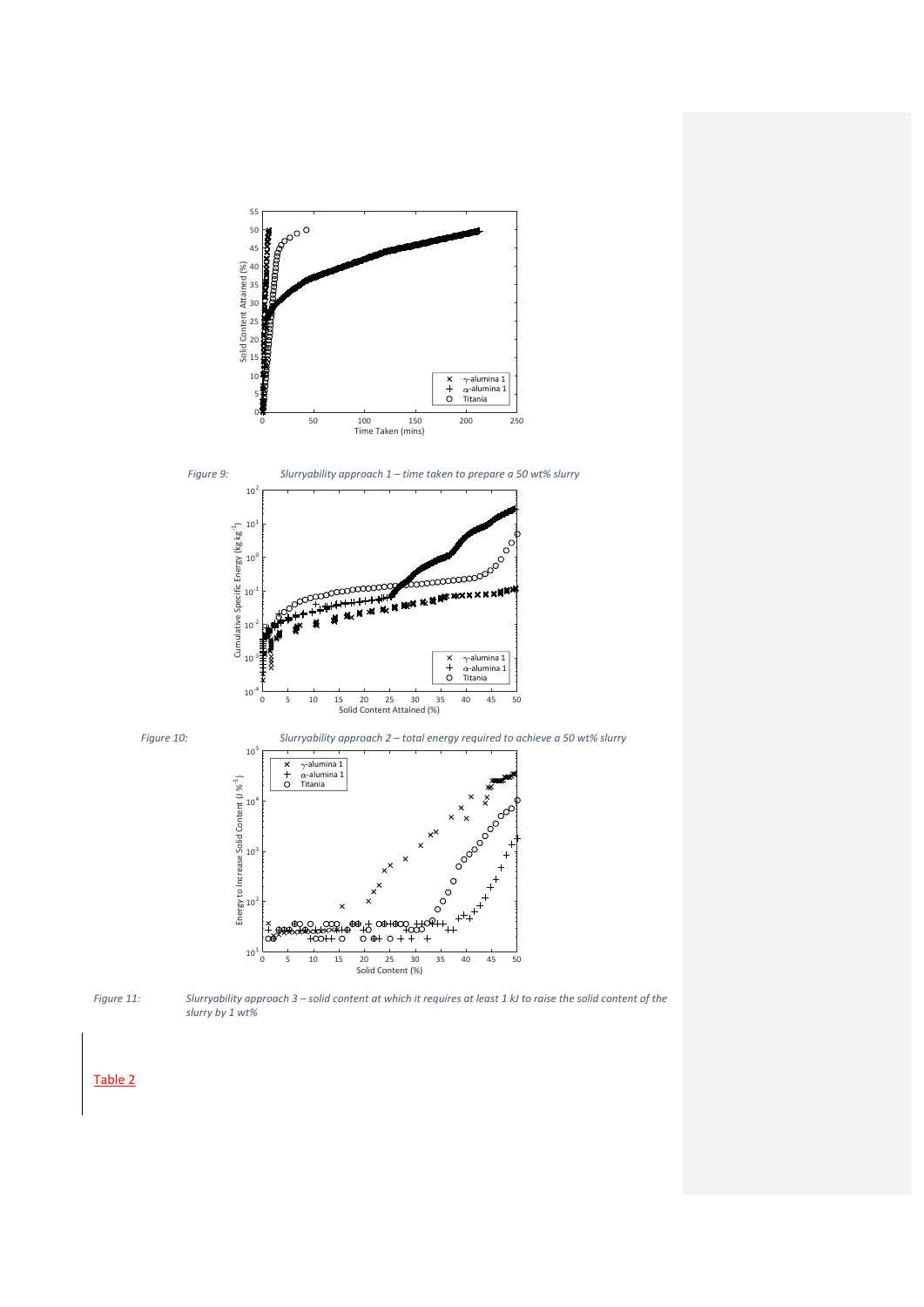Table 2 shows the slurryability measurements for each of the thirteen initial powders. There was a significant range in powder slurryability within the dataset with slurry time to prepare a 50 wt% slurry at 6 minutes for the easiest powders (γ‐alumina 1 and Mixed oxide 1) and over four hours for the least slurryable powder studied (Stabilised γ‐alumina 1).

#### *Table 2: Measured slurryability values*

| Powder Name         | <b>Slurry Time</b><br>(mins) | <b>Slurry Energy</b><br>$(kJ kg^{-1})$ | <b>Threshold</b><br>Concentration (wt %) |
|---------------------|------------------------------|----------------------------------------|------------------------------------------|
| Mixed oxide 1       | 6.2                          | 0.12                                   | 48.2                                     |
| γ-alumina 1         | 6.0                          | 0.11                                   | 48.8                                     |
| $\alpha$ -alumina 1 | 212.0                        | 28.2                                   | 32.1                                     |
| $\alpha$ -alumina 2 | 171.3                        | 22.4                                   | 38.2                                     |
| Stabilised y-       | 250.0                        | 34.5                                   | 25.1                                     |
| alumina 1           |                              |                                        |                                          |
| Titania             | 92.6                         | 9.9                                    | 41.3                                     |
| Magnesia 1          | 7.1                          | 0.25                                   | 47.3                                     |
| Magnesia 2          | 75.5                         | 1.2                                    | 41.5                                     |
| Glass frit 1        | 21.3                         | 1.3                                    | 46.2                                     |
| Mixed oxide 2       | 8.1                          | 0.8                                    | 47.6                                     |
| Zeolite             | 15.1                         | 0.21                                   | 45.2                                     |
| y-alumina 2         | 131.2                        | 17.8                                   | 39.2                                     |
| $v$ -alumina 3      | 21.8                         | 3.2                                    | 43.2                                     |

Figure 12 shows the relative rankings of each powder in terms of their slurryability ranked from most

easily incorporated to most difficult for each of the three measures of slurryability described above.

It is clear that for most cases all three metrics give similar rankings of each powder.



Figure 12: Relative rankings of each powder in terms of each slurryability measure with 1 being slurry time, 2 *slurry energy, and 3 threshold concentration*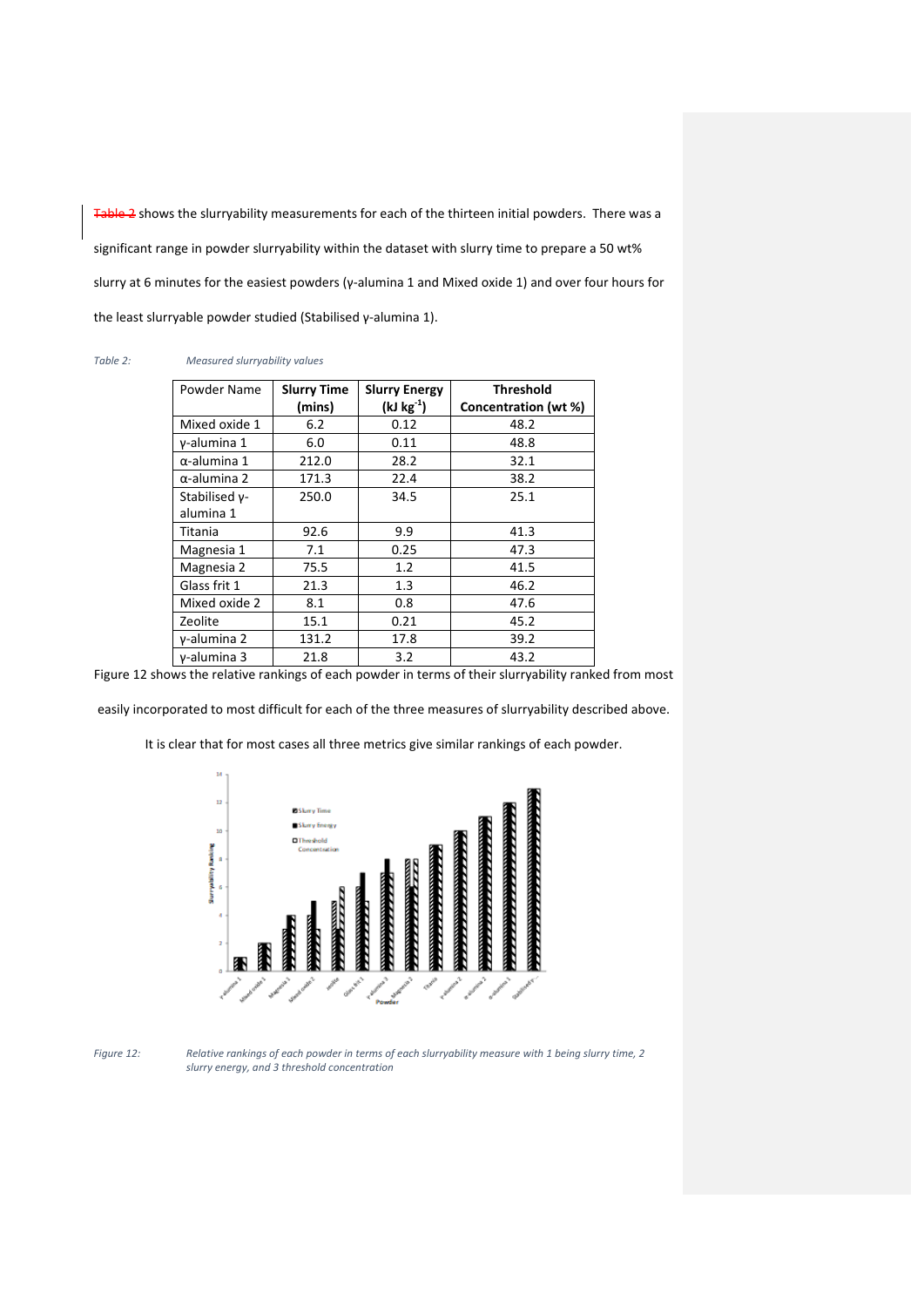# Univariate Analysis

The most likely powder properties governing how easy a powder is to incorporate are the volume concentration and the interfacial tension with the liquid into which the powder is being added. Each of these can be studied in isolation.

#### Powder Density

Figure 11 shows the energy to increase the solid content of three slurries by 1 wt% of three powders with different slurryabilities as their solid content by weight is increased. Figure 13 shows the same three powders with the slurry solid contents expressed by volume. The two alumina powders appear to behave similarly when normalised by their volume, with their  $X_{11}$  occurring at around 50 vol% for both powders. However, the titania powder does not, reaching a considerably higher solid content of 71 vol% before it requires 1 kJ to add an addition 1 wt% of powder.





#### Contact angle

Figure 14 shows the measured three phase contact angle plotted against the threshold slurry content slurryability measure. It is clear there is little trend between the contact angle with water and the slurryability of a powder, indicating that the interfacial tension between the solid and the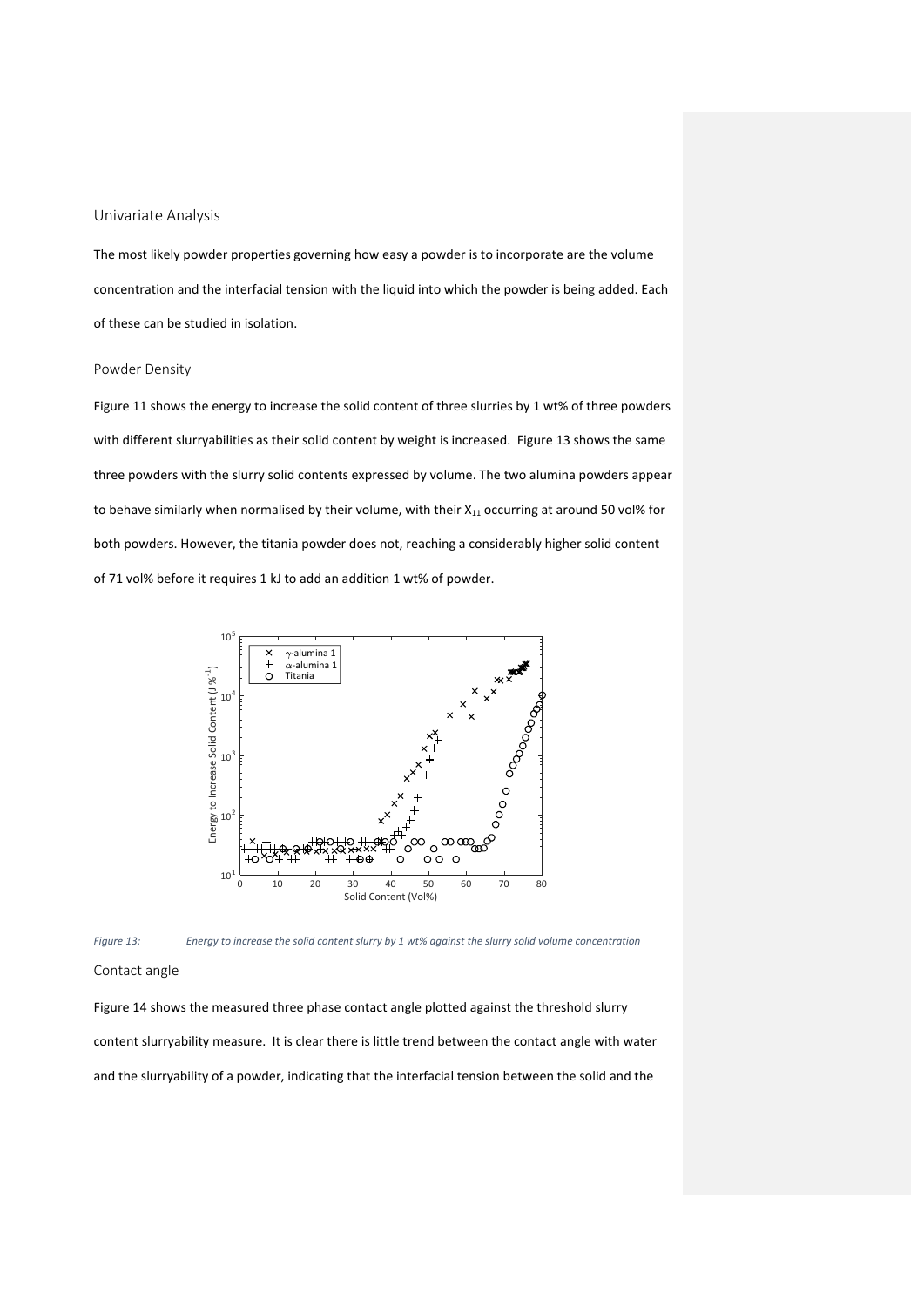liquid has little effect in how easy that powder is to incorporate. However, given that measuring the contact angle for porous powders is notoriously difficult, it is it is difficult to draw a firm conclusion. An improvement to this study would be to repeat this measurement using a number of different liquids, with a wide range of dispersive and polar surface tension components to find the solid surface free energy for each powder, as described by Owens, Wendt, Rabel, and Kaelbe<sup>50–52</sup>.

It is clear that, although some differences in slurryability can be explained when looking at liquids, with a wide range of dispersive and polar surface tension components to find the solid<br>surface free energy for each powder, as described by Owens, Wendt, Rabel, and Kaelbe<sup>50–52</sup>.<br>It is clear that, although some d complex and cannot be described by a single property. Therefore, a multivariate approach is needed.





## Principal Components Analysis (PCA)

Figure 15 shows a PCA scores plot for the first two principal components within the dataset, explaining the relationships between the samples in the first two principal components. Powders that are similar will be clustered in multivariate space, visualised by their similar score values. These first two components account for 58.6 % of the variation measured within the powder properties, with 74.3 % of the variation described by three principal components, and adding more principal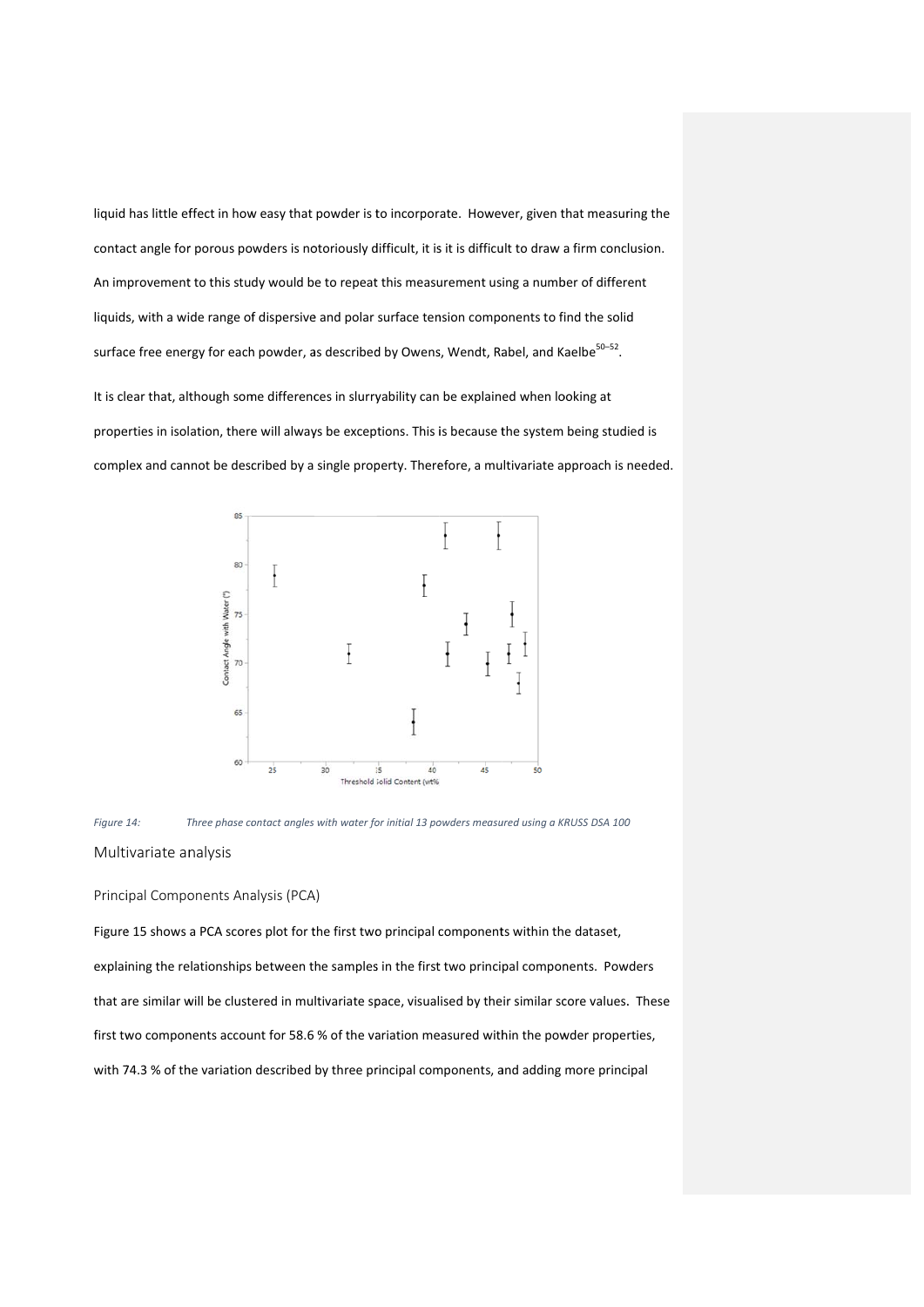components beyond three describes relatively little extra variation for each PC added. This suggests that three principal components are required to suitably describe the measured variation between the powders, with the first two describing the majority of the variation. It is interesting to note that the different mixed oxides, magnesia, and  $\alpha$ -alumina powders are clustered with one another in pairs, suggesting that these pairs are similar powders. The most unique powder of all appears to be the glass frit, which sits by itself with a high value in PC1.

Figure 16 shows the loadings plot of each of the measured powder properties. In the loadings plot, points close together suggest correlation whereas points in opposite quadrants (i.e. directly opposite one another through the centre of the plot) show anti‐correlation. Points in adjacent quadrants show little or no correlation to one another. This is demonstrated clearly by the three slurryability measures, where slurry time and slurry energy are closely correlated and strongly anticorrelated to the threshold concentration (which responds in the opposite direction to slurry time and energy as powders become harder to incorporate). Some powder properties clearly cluster into sensible groups. For example particle size measurements cluster together with the pore volume, showing correlation, as do the Carrs Index and Hausner Ratio. Many of these are expected, as mentioned previously, showing strong co‐correlation between measured variables. The angle of wall friction, powder flow function, and powder compressibility show little correlation with any other parameter. It is important to consider the standard deviation as well as the mean because more variable powders may behave differently than consistent powders, something not described by the mean value alone. However, most standard deviation and mean values appear strongly correlated due to their close proximity in

Figure 16. This is likely because the value of the standard deviation is likely to scale in magnitude with the mean.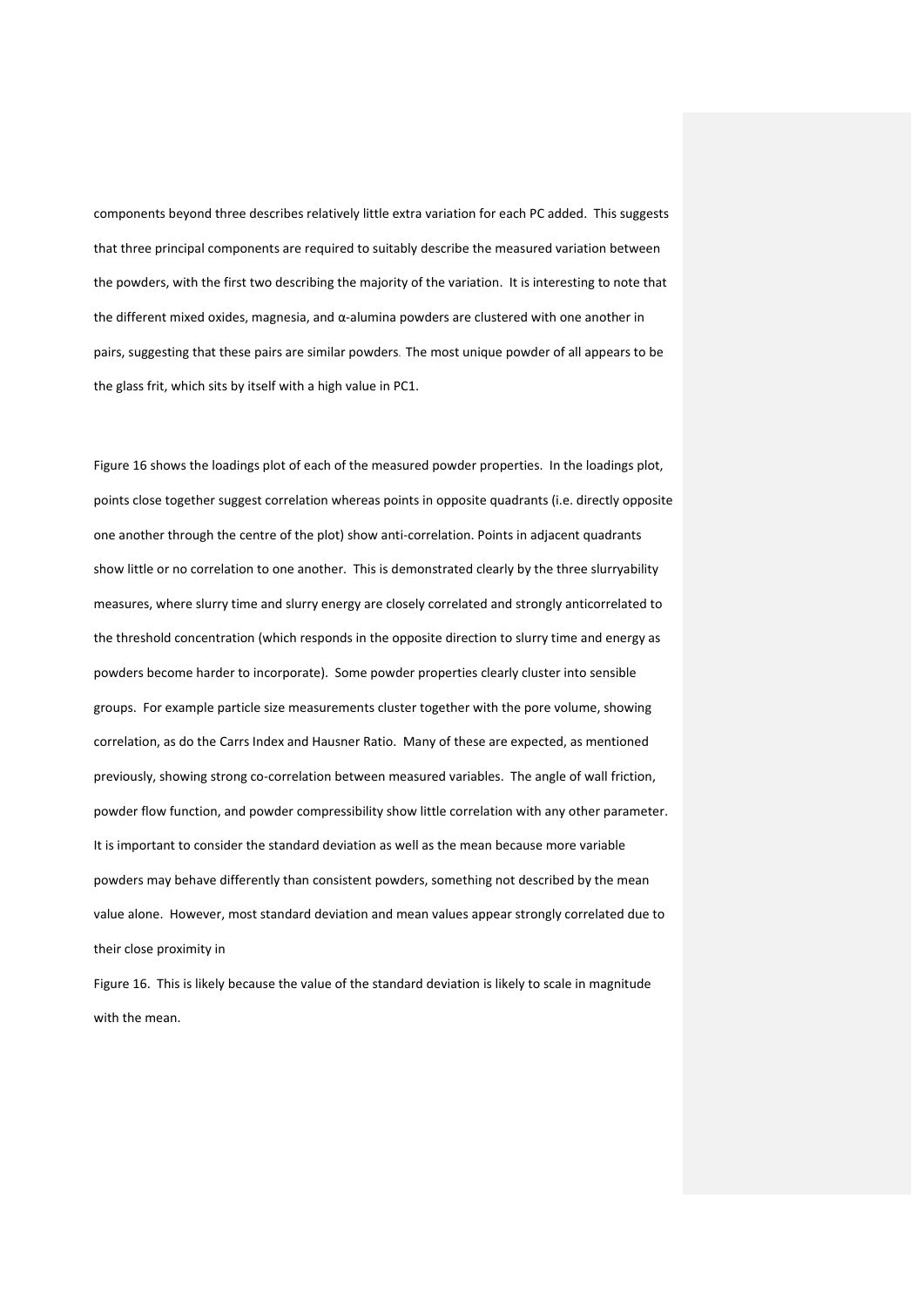It is interesting to note the lack of correlation between the  $D_{10}$  and  $D_{50}$  values with the  $D_{90}$  values. This is likely because the PSD is being normalised by volume, where a single large particle can contain a significant amount of the measured volume, having a particularly strong influence on the value of  $D_{90}$  but not on either the  $D_{50}$  or  $D_{10}$ . This is most strongly seen in the glass frit powder, which has the lowest  $D_{10}$  and  $D_{50}$  values of all powders studied but the highest  $D_{90}$  value.



*Figure 15: PCA scores plot*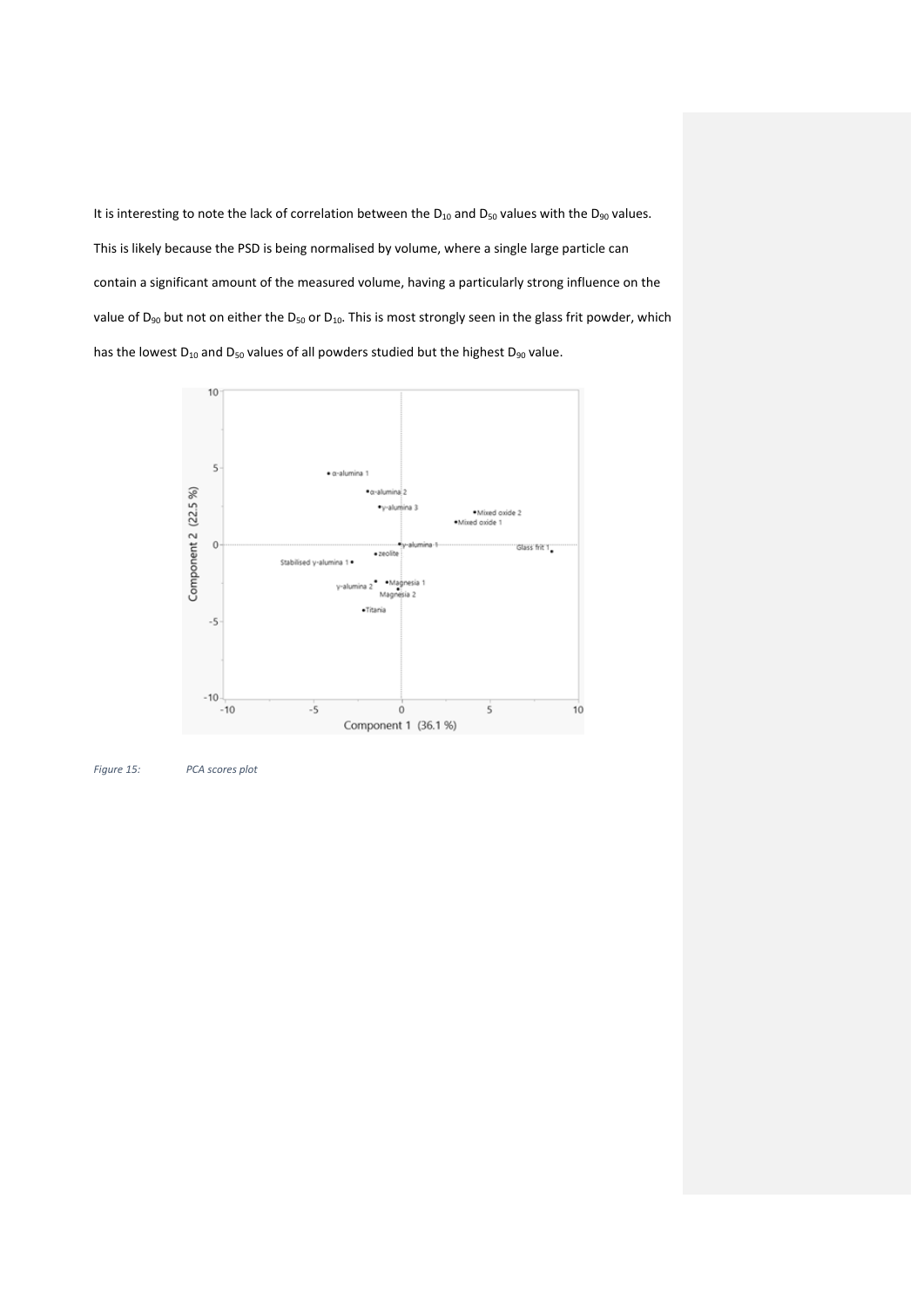

Partial Least Squares (PLS)

Partial least squares regression modelling was applied to the entire training dataset of 13 original powders. This included 34 predictor variables, when factoring in both the mean and standard deviation values for repeats for each of the characterisation tests described above.

Initially a NIPALS PLS algorithm was carried out with two latent variables, the number of latent variables giving the smallest RMSECV value during validation. Figure 17 shows the VIP scores for all variables in this initial PLS model, VIP scores of <1 are considered insignificant within the model. The standard deviations for most predictors are unimportant in the model, this is because (as seen in Figure 16) they are strongly correlated with their corresponding means and so do not have additional significant contribution to the PLS models. The powder compressibility, wall friction angle with stainless steel, and Hausner ratio and Carrs Index are all also unimportant in the model. This is understandable as the powder is not in contact with a wall unless at the free liquid surface in the vessel and there is little compression of the powder during decanting and pouring onto the liquid surfac ce.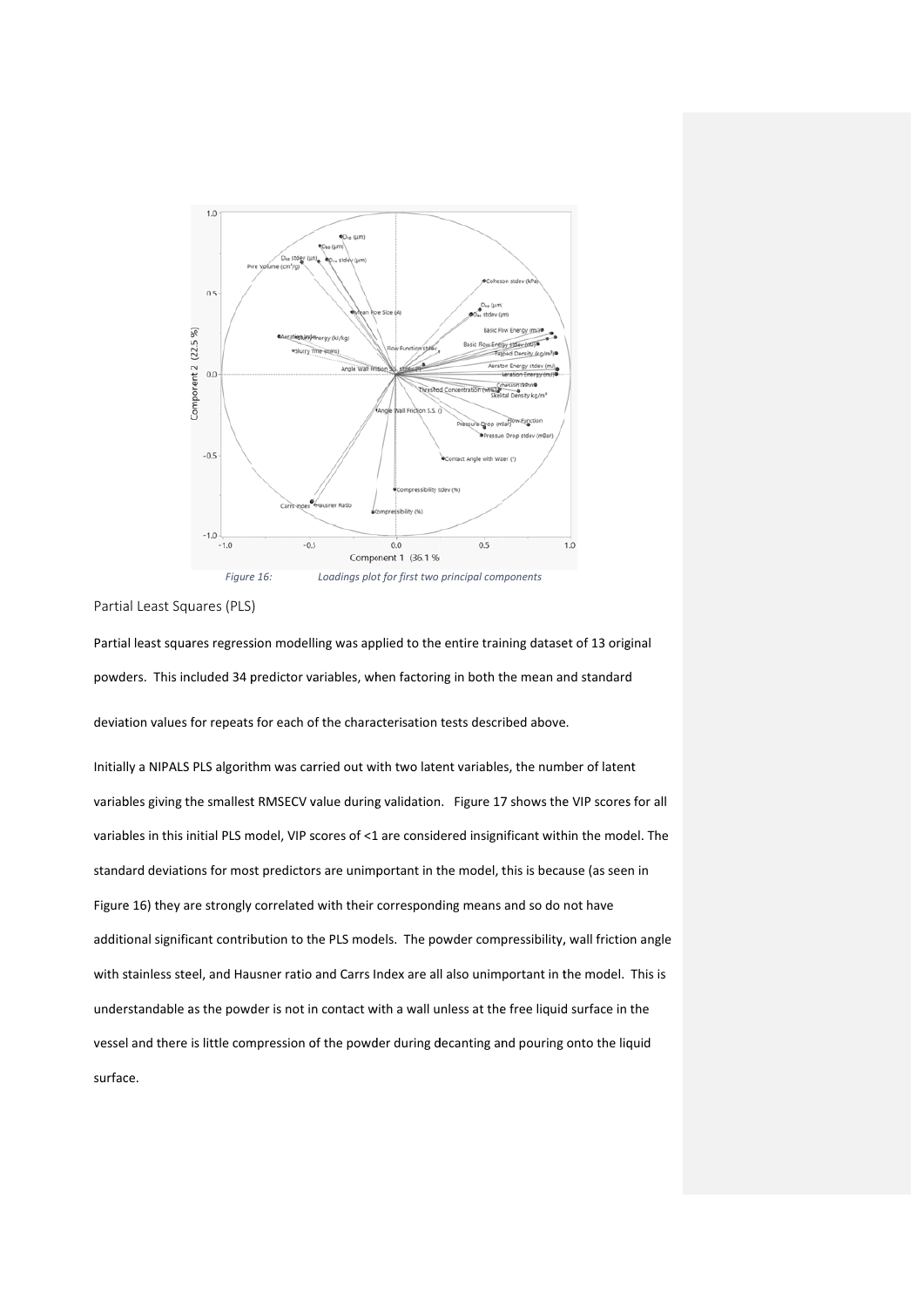The most significant variables in the projection include the pore volume, pressure drop test result, bulk densities, and powder cohesion. The plots in Figure 18 show the measured versus predicted values in terms of all three slurryability measures from this model. Slurry time and slurry threshold concentration show reasonable agreement at this stage, although there is clearly still error in the predictions. The prediction of the slurry energy does not show a strong correlation with actual measured values. In all three models the magnesia 2 powder is the least well predicted of all powders in the model. The VIP scores in Figure 17 can be used to inform the choice of which parameters can be removed to create a new model, with less inherent noise in the predictor dataset. This is done by rerunning the PLS NIPALS algorithm but only considering the variables with a VIP score greater than one in the original model (i.e. those larger than the blue threshold line in

Figure 17).

| X                                         | <b>VIP</b> |  |
|-------------------------------------------|------------|--|
| Pore Volume (cm <sup>3</sup> /g)          | 1.5178     |  |
| Pressure Drop (mBar)                      | 1.5147     |  |
| Tapped Density (kg/m <sup>3</sup> )       | 1,4404     |  |
| Poured Density (kg/m <sup>3</sup> )       | 1.3814     |  |
| Pressure Drop stdev (mBar)                | 1.3260     |  |
| Basic Flow Energy stdev (mJ)              | 1.2507     |  |
| Aeration Energy (mJ)                      | 1.2162     |  |
| Flow Function                             | 1.1951     |  |
| Poured Density stdev (kg/m <sup>3</sup> ) | 1.1806     |  |
| Aeration Energy stdev (mJ)                | 1.1492     |  |
| Tapped Density stdev (kg/m <sup>3</sup> ) | 1.1260     |  |
| Basic Flow Energy (mJ)                    | 1.1182     |  |
| $D_{so}$ ( $\mu$ m)                       | 1.0983     |  |
| Aeration Index                            | 1.0258     |  |
| Cohesion (kPa)                            | 1.0251     |  |
| $D_{90}$ ( $\mu$ m)                       | 0.9987     |  |
| Contact Angle with Water (°)              | 0.9654     |  |
| Skeletal Density kg/m <sup>3</sup>        | 0.9061     |  |
| Angle Wall Friction S.S. stdev (°)        | 0.9051     |  |
| D <sub>so</sub> stdev (µm)                | 0.8910     |  |
| $D_{10}$ (um)                             | 0.8183     |  |
| Flow Function stdev                       | 0.8095     |  |
| Contact Angle with Water (°) 2            | 0.7523     |  |
| D <sub>so</sub> stdev (µm)                | 0.7423     |  |
| D <sub>10</sub> stdev (um)                | 0.7244     |  |
| Cohesion stdev (kPa)                      | 0.6262     |  |
| Carrs Index                               | 0.5631     |  |
| Hausner Ratio                             | 0.5166     |  |
| Mean Pore Size (A)                        | 0.4030     |  |
| Compressibility stdev (%)                 | 0.3549     |  |
| Angle Wall Friction S.S. (°)              | 0.2218     |  |
| Compressibility (%)                       | 0.0587     |  |

*Figure 1 17: T* Table for VIP scores for all variables in initial PLS model with two latent variables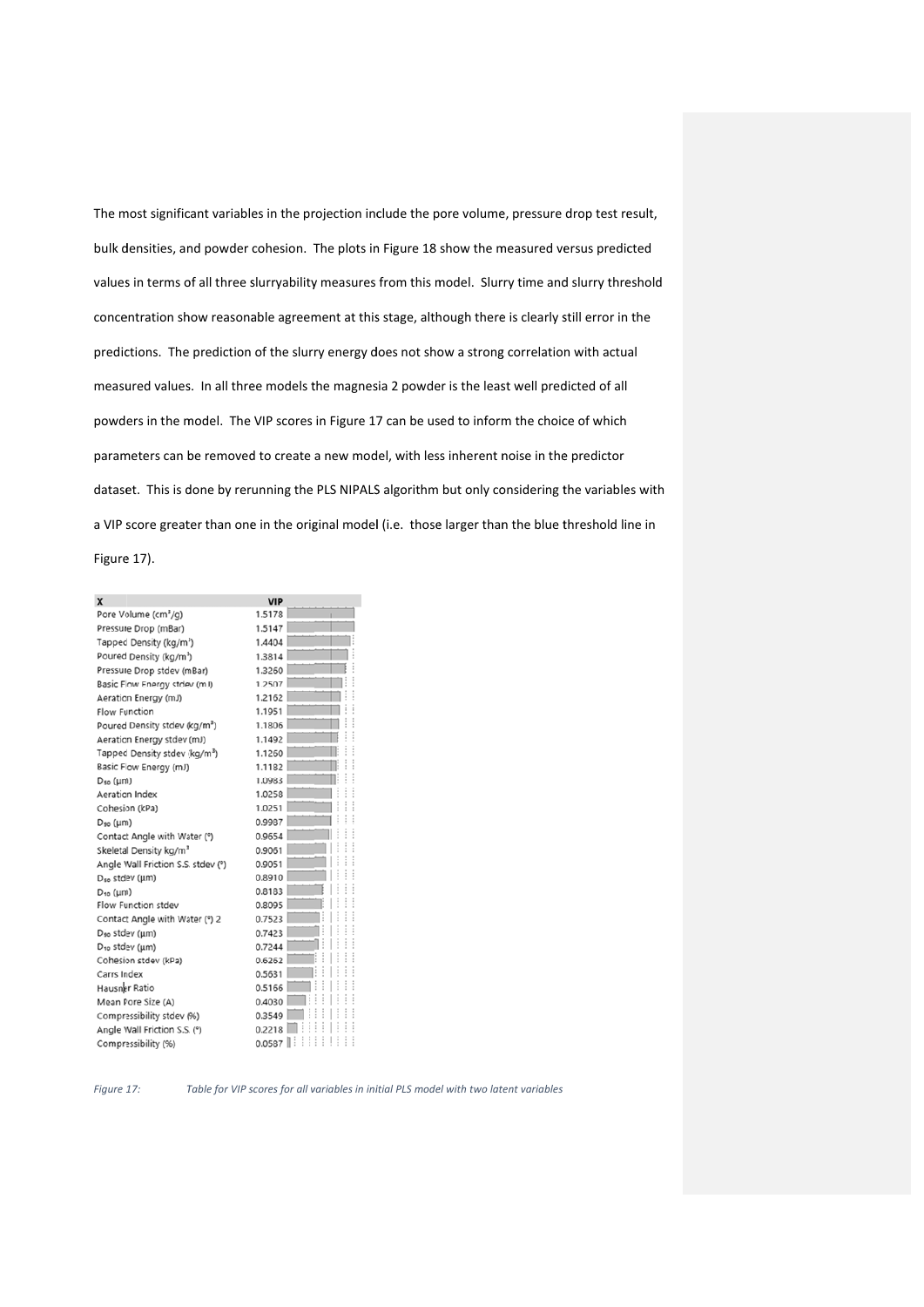



The resultant VIP scores for the new model are shown in Figure 19. The pore volume and pressure drop measurements remain the most significant parameters, with high importance still given to the bulk density measurements. In this new model, most of the bulk powder flow measurements, such as flow function, basic flow energy, aeration energy, and aeration index drop below the VIP significance threshold of 1.

Figure 20 shows the predictive performance of this new model for the three measures of slurryability. The prediction for the threshold concentration measure gives a strong performance for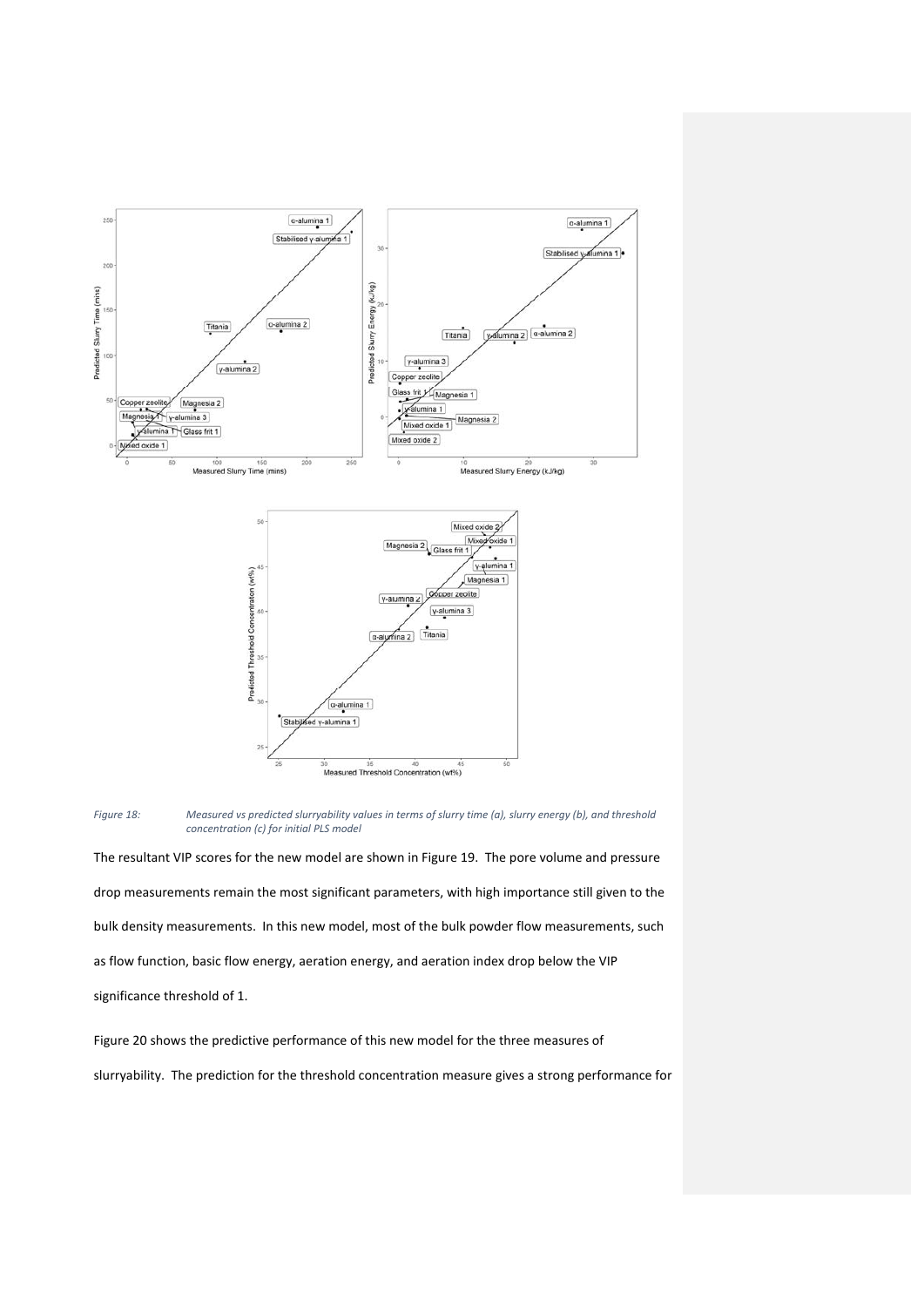all powders studied. The slurry energy prediction also shows strong performance, although some of the very easiest to incorporate slurries show less strong predictions. The slurry time predictive performance is weaker than the other two. This is, again, most evident amongst the easiest to incorporate slurries, with magnesia 1 predicted as having a negative slurry time, which is obviously unrealistic. Table 3 shows RMSE values for both models, showing the error between measured and predicted slurryability values. As described above, the predictive performance improves when noise is removed in the second model for both the slurry energy and threshold concentration measurements. However, the slurry time predictive performance drops.

| x                                         | <b>VIP</b> |    |
|-------------------------------------------|------------|----|
| Pore Volume (cm'/g)                       | 1.1834     |    |
| Pressure Drop (mBar)                      | 1.1303     |    |
| Aeration Energy (mJ)                      | 1.0905     |    |
| Tapped Density (kg/m <sup>3</sup> )       | 1.0570     |    |
| Pressure Drop stdev (mBar)                | 1.0527     |    |
| Poured Density (kg/m <sup>3</sup> )       | 1.0385     |    |
| Cohesion (kPa)                            | 1.0178     |    |
| $D_{50}$ (µm)                             | 1.0134     |    |
| Poured Density stdev (kg/m <sup>3</sup> ) | 0.9620     |    |
| Basic Flow Energy stdev (mJ)              | 0.9603     |    |
| Aeration Energy stdev (mJ)                | 0.9406     |    |
| Basic Flow Energy (mJ)                    | 0.9295     | ı: |
| <b>Flow Function</b>                      | 0.9100     |    |
| Tapped Density stdev (kg/m <sup>3</sup> ) | 0.9047     | ŀ  |
| Aeration Index                            | 0.7231     |    |

*Figure 1 19:* 

Table for VIP scores for all variables in second PLS model with three latent variables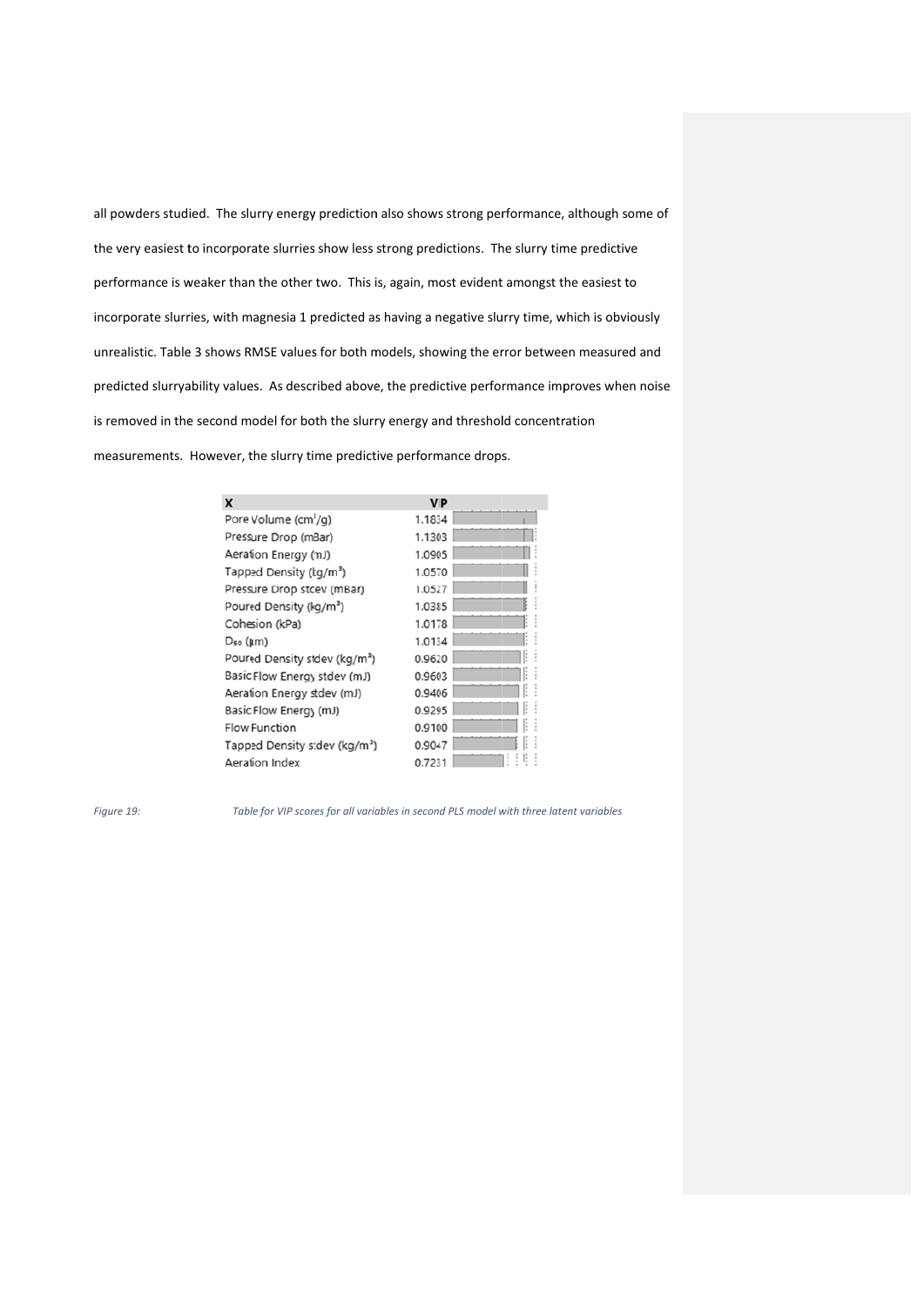



*Table 3: RMSE values for the two models*

|                    | Slurry time | Slurry energy | Threshold concentration |
|--------------------|-------------|---------------|-------------------------|
| Initial model RMSE | 26.6        | 4.28          | 2.64                    |
| Second model RMSE  | 33.4        | 2.72          | 1.96                    |

The VIP scores in Figure 17 show the key powder properties that affect how easily the powder may

be incorporated. The four most important properties are the pore volume, pressure drop, aeration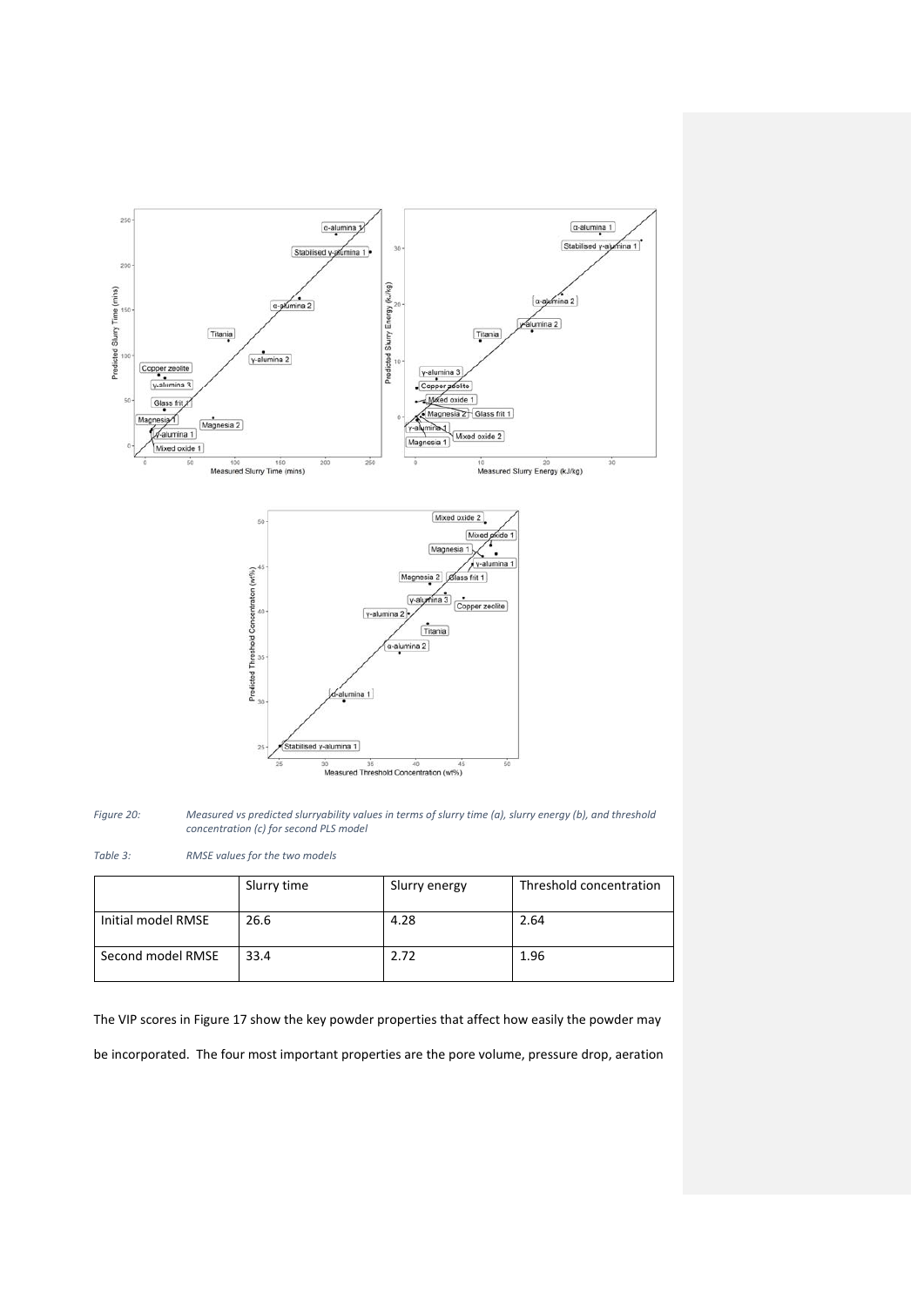energy, and bulk density. Knowing this, it is possible to hypothesise some physical meaning behand why these properties are important.

As described above, the powder content is described in weight fraction as this is the easiest to measure and matches formulation specifications. However, volume concentration of the dispersed phase(s) is important in the behaviour of any multiphase system. This makes explaining the importance of the powder bulk density trivial, as powders with low bulk densities will ostensibly occupy a larger volume for the same weight content as powders with higher densities. This is clearly shown as powders with low bulk densities such as the titania, stabilised  $\gamma$ -alumina, and  $\alpha$ -alumina 1 proved to be some of the hardest to incorporate powders, based on their slurryability measures shown in Table 2.

The significance of pore volume is also relatively simple to explain, as particles with significant porosity are likely to occupy a larger volume until the pores fully fill with liquid. This means the particle will act as a less dense particle initially. The presence of air inside the particle is also likely to increase the buoyancy force on the particle as it hits the liquid surface when initially added to the vessel. This increased buoyancy force will make it harder to draw the powder down into the fluid and incorporate it into a slurry. The presence of pores also generates the possibility of a dynamic effect to occur, where even after the particles are incorporated, whilst the pores are still filling with liquid they occupy a larger volume in the slurry. This gives a temporarily higher solid phase volume concentration, increasing the slurry apparent viscosity and making it more difficult to add additional powder until the air inside the pores has been displaced. This effect is described by Wood et al<sup>5</sup>.

The importance of the aeration energy and pressure drop measurements in the models is slightly harder to explain physically. However, as the powder is poured onto the liquid surface, it is possible that less aeratable powders have a tendency to cluster as they are poured and aerated. The consequence of this is that as the powder hits the liquid surface and begins to wet, clustered particles are more likely to form semi‐wet agglomerates on the free surface. Wood *et al*<sup>5</sup> showed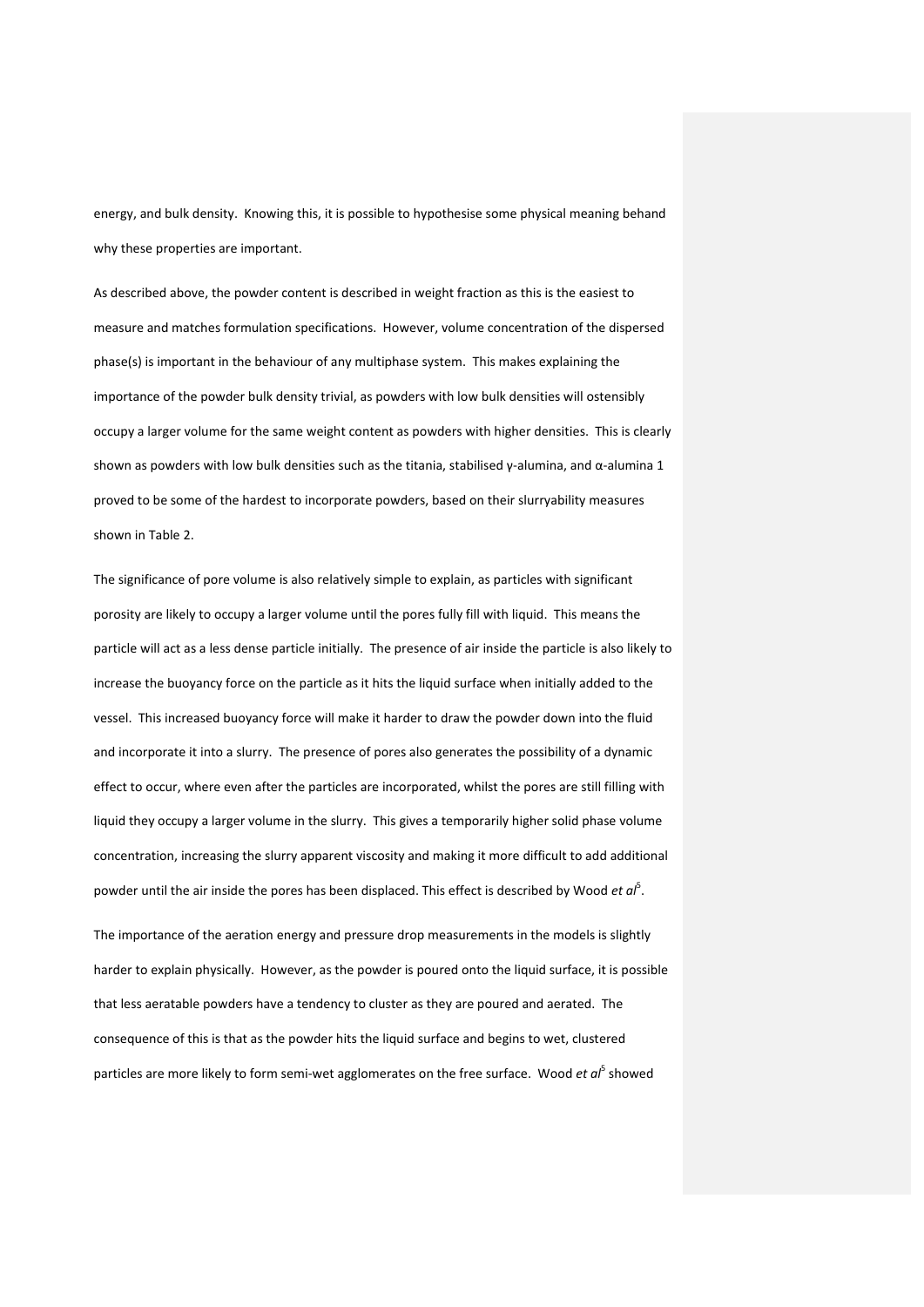that formation of large agglomerates on the free surface was one of the main hindrances to increasing the solid content of a concentrated slurry.

Figure 16 shows that the pressure drop measurements are strongly anti-correlated with  $D_{10}$  and  $D_{50}$ values. The Kozeny‐Carman equation indicates pressure drop is dominated by bed voidage and specific surface area. Wide size distributions will lead to lower voidages while increasing amounts of fines will lead to higher surface area; both of which contribute to an increase in pressure drop. It is apparent therefore that the presence of fine particles has a strong negative impact on the slurryability of a powder as the extra surface they provide increases the complexity of the slurry rheology. The presence of these fine particles may well be seen more effectively by measurements of low permeability than in volume weighted particle size distribution (light scattering‐based) measurements, explaining why pressure drop and not  $D_{10}$  is significant in the models.

#### Model Validation

Another mixed oxide powder and a zeolite material not included in the original training set of 13 powders were studied to assess the applicability of this PLS model beyond outside of the original data set and provide validation of the PLS model. The results from measurements of the identified key parameters for these powders are shown in Table 4.

#### *Table 4: Relevant properties of the two validation powders studied*

|                                              | Zeolite | Mixed   |
|----------------------------------------------|---------|---------|
| Property                                     | 1       | oxide 3 |
| $D_{50}$ ( $\mu$ m)                          | 33.2    | 60.4    |
| Poured Density (kg m <sup>-3</sup> )         | 443.2   | 943.5   |
| Tapped Density (kg m <sup>-3</sup> )         | 394.6   | 799.6   |
| Cohesion (kPa)                               | 0.121   | 0.095   |
| Aeration Energy (mJ)                         | 4.2     | 17.3    |
| Pressure Drop (mBar)                         | 10.3    | 29.6    |
| Pressure Drop stdev                          |         |         |
| (mBar)                                       | 3.54    | 7.21    |
| Pore Volume ( $\text{cm}^3 \text{ g}^{-1}$ ) | 0.842   | 0.302   |

Figure 21 shows the plots from Figure 20 with these two validation powders added. In absolute

terms all three slurryability metrics are well predicted, lying close to the measured = predicted line.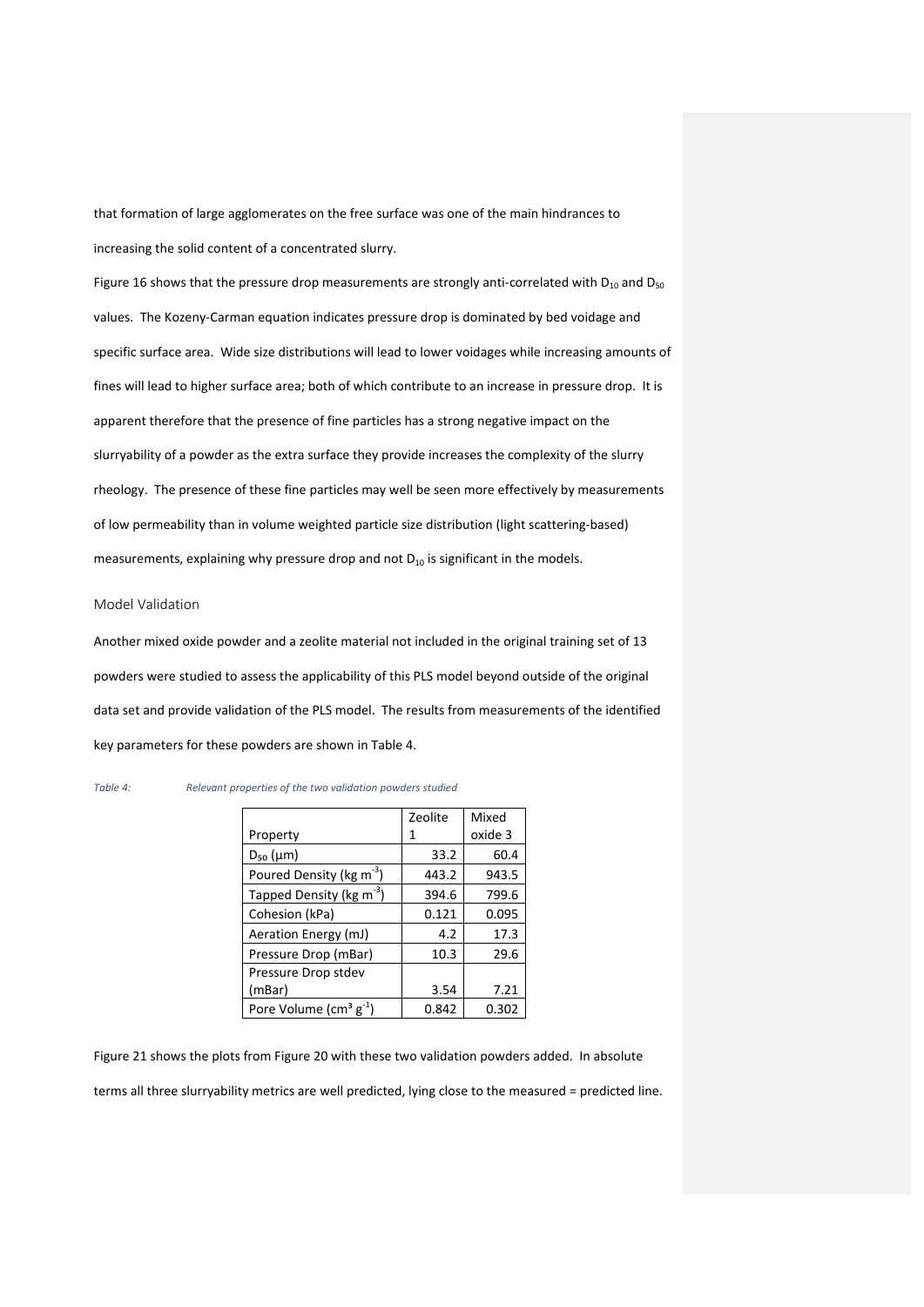Table 5 shows absolute and percentage error for both validation powders for all three metrics. The mixed oxide 1 powder showed high percentage error for both slurry time and energy, although this is because it is amongst the easiest to incorporate powders, where slurry time and energy requirements are low and so small absolute errors give large percentage errors. The threshold concentration slurryability is well predicted for both powders, with an error of less than ±10 %.

*Table 5: Absolute and percentage error in predictions for the two validation powders*

| Powder    | Slurry time error      |         | Slurry energy error |            | Threshold concentration |            |
|-----------|------------------------|---------|---------------------|------------|-------------------------|------------|
|           |                        |         |                     |            | error                   |            |
|           | Absolute<br>Percentage |         | Absolute            | Percentage | Absolute (wt%)          | Percentage |
|           | (mins)                 | (%)     | $(kJ kg^{-1})$      | (%)        |                         | (%)        |
| Mixed     | 11.3                   | 77.3    | 0.7                 | 99.2       | 2.3                     | 5.3        |
| oxide 1   |                        |         |                     |            |                         |            |
| Zeolite 1 | $-27.3$                | $-16.3$ | $-2.4$              | $-12.4$    | 2.9                     | $-8.6$     |



Figure 21: Measured vs predicted slurryability values for two validation powders in terms of slurry time (a), slurry *energy (b), and threshold concentration (c) for second PLS mode*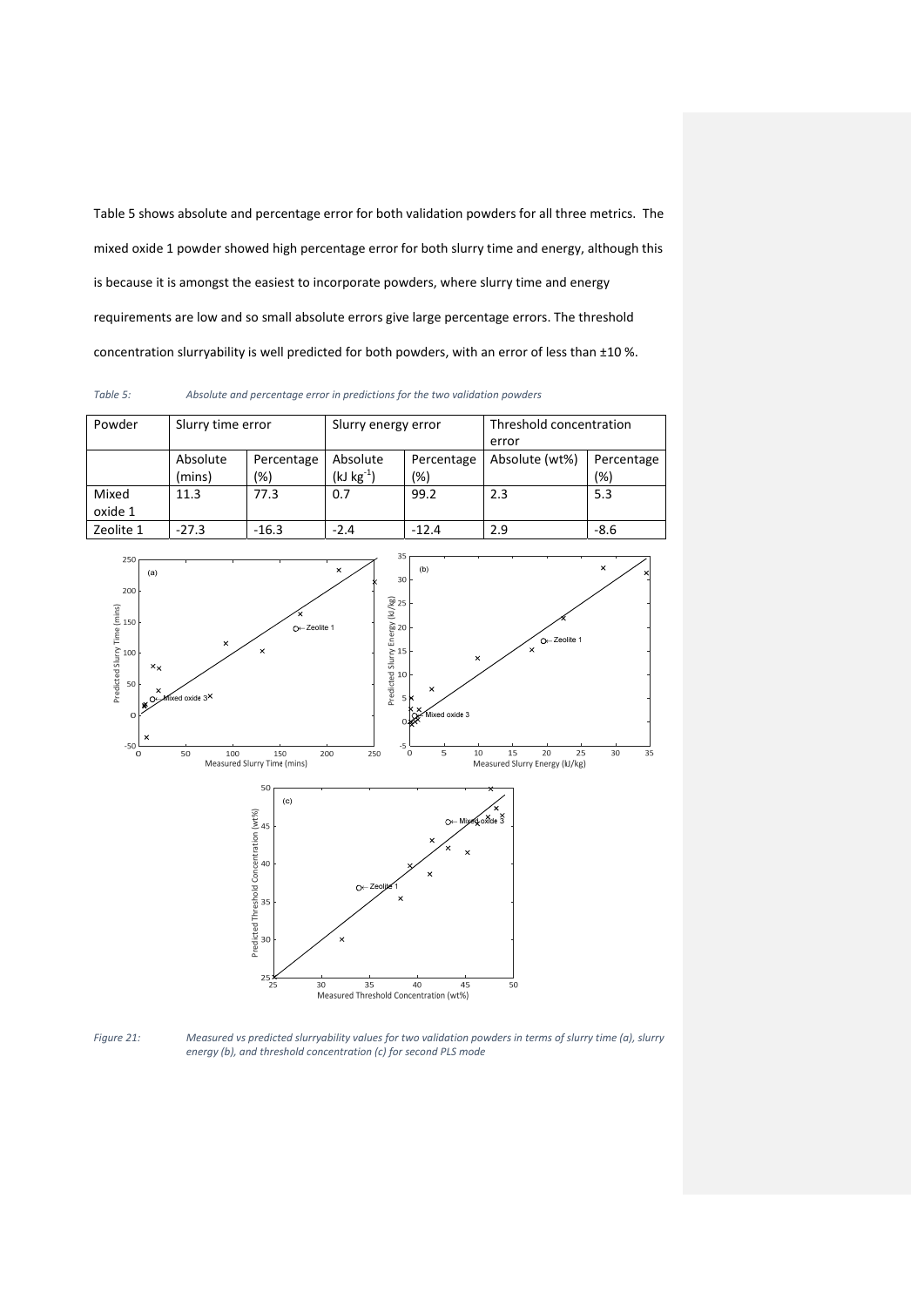# Conclusions

This study has used multivariate statistical modelling techniques to elucidate the most significant powder properties determining how easily a given powder may be incorporated into a high solid content slurry in a stirred vessel. The ease with which a powder is incorporated into a slurry is defined here as the *slurryability* of the powder and is measured in three distinct ways: firstly, the time required to achieve a 50 wt% solid content slurry in a fixed vessel geometry configuration, secondly the energy required to achieve the same. The third metric considered is a threshold slurry concentration at which it requires more than 1 kJ to increase the solid content by a further 1 % in the vessel studied.

Partial least squares models are built which predict the slurryability of a powder based on its key properties. The most significant properties, based on variable importance in projection scores, are the particle pore volume, the pressure drop result of the Freeman FT4 powder rheometer permeability test, the powder aeration energy, again measured on the Freeman FT4 powder rheometer, powder tapped and poured density, and the  $d_{50}$  particle size of the powder. By measuring these six properties it is shown to be possible to predict the slurryability of two validation powders, not present in the original training dataset, to an error in threshold concentration of ±10 %.

# Acknowledgements

Thomas Wood is funded by the EPSRC Centre for Doctoral Training in Formulation Engineering at the University of Birmingham (EPSRC grant number EP/L015153/1) and Johnson Matthey.

# References

1. Braun JH, Baidins A, Marganski RE. TiO2 pigment technology: a review. *Prog Org Coat*. 1992;20(2):105‐138.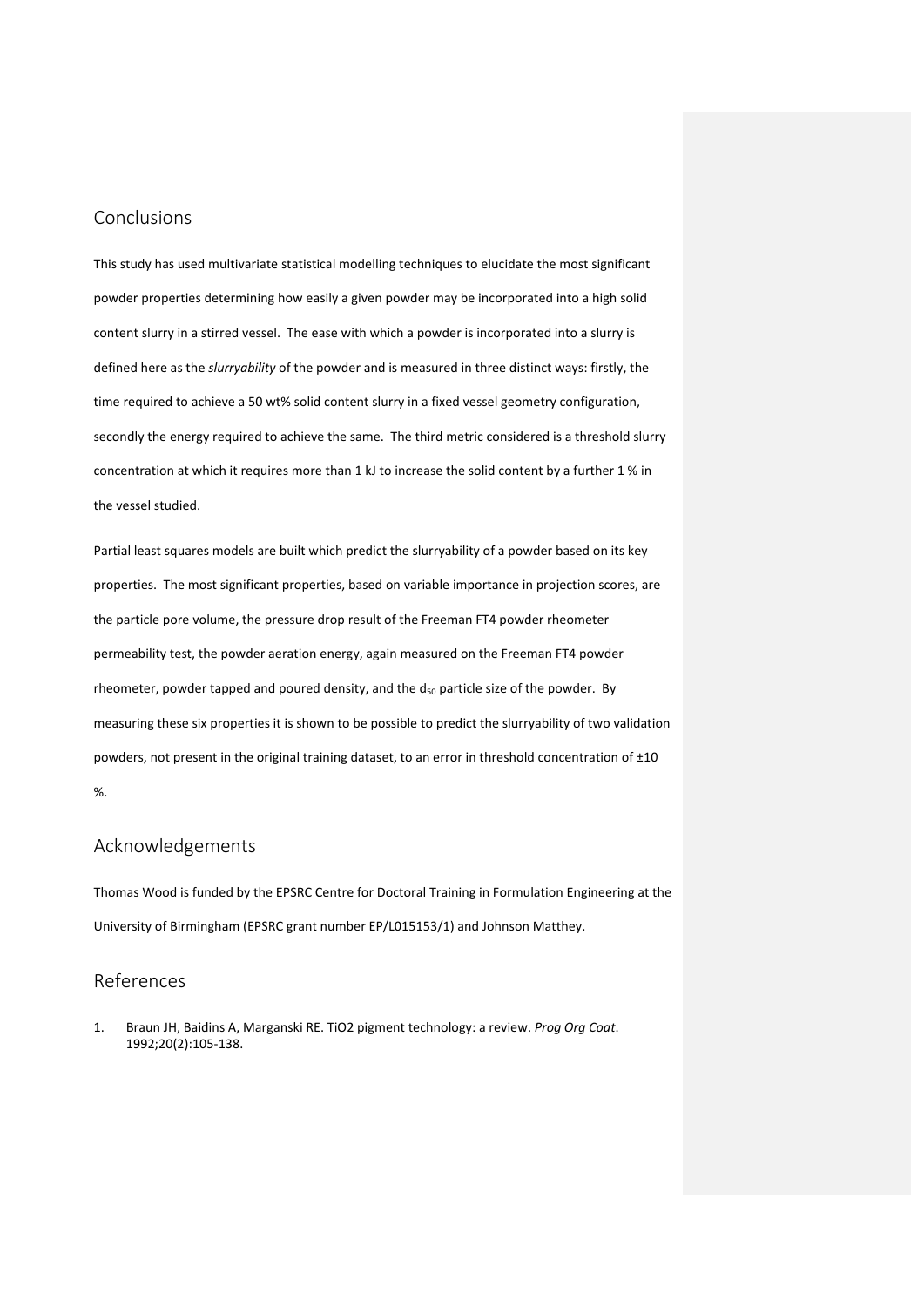- 2. Nowak E, Robbins P, Combes G, Stitt EH, Pacek AW. Measurements of contact angle between fine, non‐porous particles with varying hydrophobicity and water and non‐polar liquids of different viscosities. *Powder Technol*. 2013;250:21‐32.
- 3. Fleming SE, Sosulski FW, Kilara A, Humbert ES. Viscosity and Water Absorption Charactercstics of Slurries of Sunflower and Soybean Flours, Concentrates and Isolates. *J Food Sci*. 2006;39(1):188‐192.
- 4. Chou K-S, Lee L-J. Effect of Dispersants on the Rheological Properties and Slip Casting of Concentrated Alumina Slurry. *J Am Ceram Soc*. 2005;72(9):1622‐1627.
- 5. Wood T, Simmons MJH, Greenwood RW, Stitt EH. Concentrated slurry formation via drawdown and incorporation of wettable solids in a mechanically agitated vessel. *AIChE J*. 2018;64(5):1885‐1895.
- 6. Wood T, Simmons MJH, Stitt EH. Optimisation of stirred vessel geometry for the drawdown and incorporation of floating solids to prepare concentrated slurries. *Chem Eng Res Des*. 2018;133:70‐78.
- 7. Prescott JK, Barnum RA. On powder flowability. *Pharm Technol*. 2000;24:60‐85.
- 8. Vasilenko A, Glasser BJ, Muzzio FJ. Shear and flow behavior of pharmaceutical blends Method comparison study. *Powder Technol*. 2011;208(3):628‐636.
- 9. Carr RL. Evaluating flow properties of solids. January 1965.
- 10. e Silva JPS, Splendor D, Gonçalves IMB, Costa P, Sousa Lobo JM. Note on the Measurement of Bulk Density and Tapped Density of Powders According to the European Pharmacopeia. *AAPS PharmSciTech*. 2013;14(3):1098‐1100.
- 11. Hausner HH. FRICTION CONDITIONS IN A MASS OF METAL POWDER. *Int J Powder Met 3 No 4 7‐ 13Oct 1967*. January 1966.
- 12. Krieger IM, Dougherty TJ. A Mechanism for Non-Newtonian Flow in Suspensions of Rigid Spheres. *Trans Soc Rheol*. 1959;3:137‐152.
- 13. Koynov S. Using statistical methods to optimize powder flow measurements and to predict powder processing performance. 2015.
- 14. Chilekar VP, Schaaf J van der, Kuster BFM, Tinge JT, Schouten JC. Influence of elevated pressure and particle lyophobicity on hydrodynamics and gas–liquid mass transfer in slurry bubble columns. *AIChE J*. 2009;56(3):584‐596.
- 15. Ruthiya KC, van der Schaaf J, Kuster BFM, Schouten JC. Similar effect of carbon and silica catalyst support on the hydrogenation reaction rate in organic slurry reactors. *Chem Eng Sci*. 2005;60(22):6492‐6503.
- 16. Buckton G. The assessment, and pharmaceutical importance, of the solid/liquid and the solid/vapour interface: a review with respect to powders. *Int J Pharm*. 1988;44(1):1‐8.
- 17. Binks BP, Whitby CP. Nanoparticle silica‐stabilised oil‐in‐water emulsions: improving emulsion stability. *Colloids Surf Physicochem Eng Asp*. 2005;253(1):105‐115.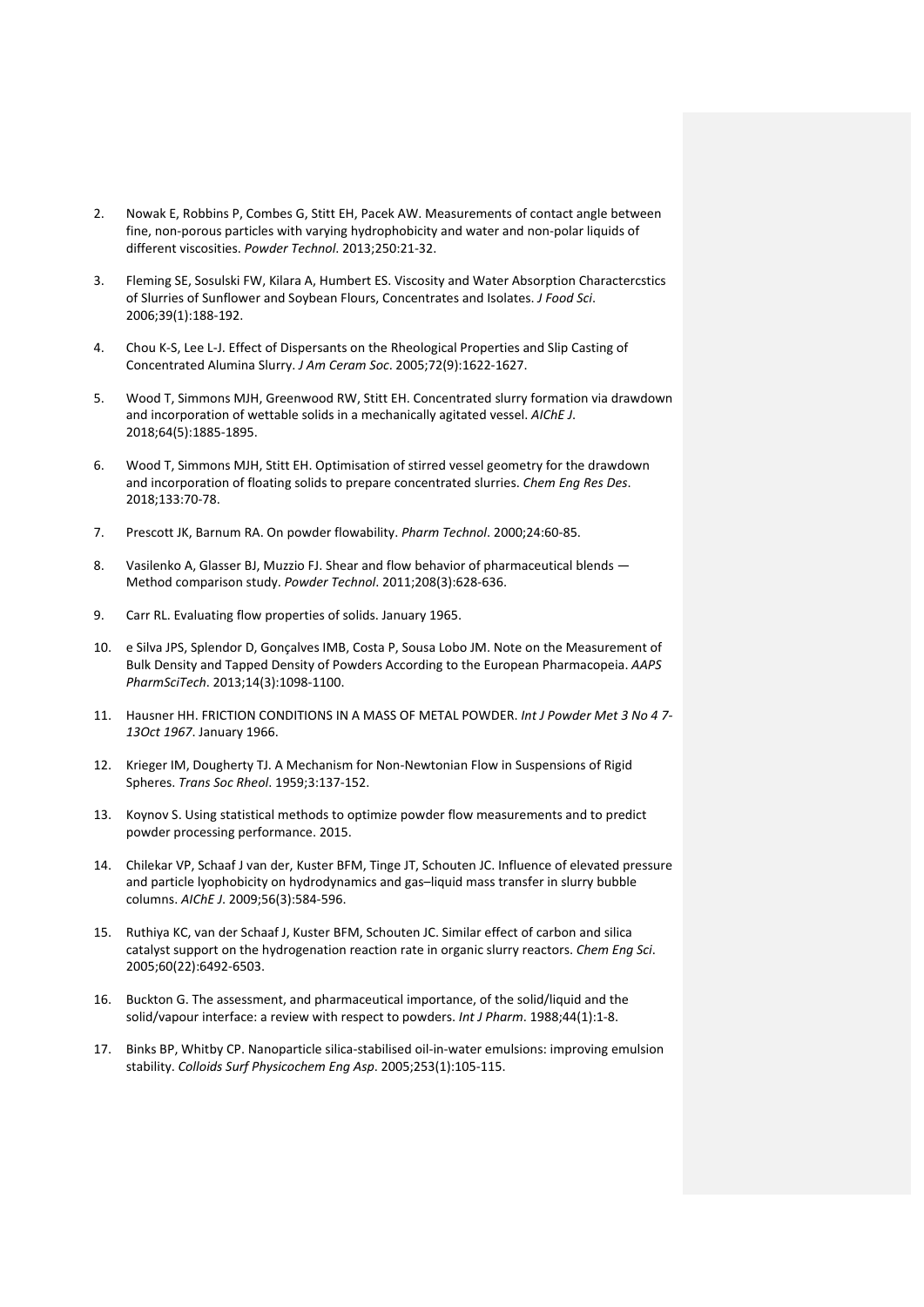- 18. Dickinson E. Use of nanoparticles and microparticles in the formation and stabilization of food emulsions. *Trends Food Sci Technol*. 2012;24(1):4‐12.
- 19. Dickinson E. Food emulsions and foams: Stabilization by particles. *Curr Opin Colloid Interface Sci*. 2010;15(1):40‐49.
- 20. Young T. An Essay on the Cohesion of Fluids. *Philos Trans R Soc Lond*. 1805;95:65‐87.
- 21. Yan N, Maham Y, Masliyah JH, Gray MR, Mather AE. Measurement of Contact Angles for Fumed Silica Nanospheres Using Enthalpy of Immersion Data. *J Colloid Interface Sci*. 2000;228(1):1‐6.
- 22. Voelkel A, Strzemiecka B, Adamska K, Milczewska K. Inverse gas chromatography as a source of physiochemical data. *J Chromatogr A*. 2009;1216(10):1551‐1566.
- 23. Washburn EW. The Dynamics of Capillary Flow. *Phys Rev*. 1921;17(3):273‐283.
- 24. Dang Vu T, Jan H. Characterization of porous materials by capillary rise method. *Physicochem Probl Miner Process*. 2005;39.
- 25. Galet L, Patry S, Dodds J. Determination of the wettability of powders by the Washburn capillary rise method with bed preparation by a centrifugal packing technique. *J Colloid Interface Sci*. 2010;346(2):470‐475.
- 26. Kirdponpattara S, Phisalaphong M, Newby BZ. Applicability of Washburn capillary rise for determining contact angles of powders/porous materials. *J Colloid Interface Sci*. 2013;397:169‐ 176.
- 27. Kirchberg S, Abdin Y, Ziegmann G. Influence of particle shape and size on the wetting behavior of soft magnetic micropowders. *Powder Technol*. 2011;207(1):311‐317.
- 28. Nowak E, Combes G, Stitt EH, Pacek AW. A comparison of contact angle measurement techniques applied to highly porous catalyst supports. *Powder Technol*. 2013;233:52‐64.
- 29. Marmur A. Equilibrium contact angles: theory and measurement. *Colloids Surf Physicochem Eng Asp*. 1996;116(1–2):55‐61.
- 30. Pearson K. LIII. On lines and planes of closest fit to systems of points in space. *Lond Edinb Dublin Philos Mag J Sci*. 1901;2(11):559‐572.
- 31. Ince H, Trafalis TB. Kernel principal component analysis and support vector machines for stock price prediction. *IIE Trans*. 2007;39(6):629‐637.
- 32. Naidu DV, Raol JR. Pixel-level Image Fusion using Wavelets and Principal Component Analysis. *Def Sci J*. 2008;58.
- 33. Bohidar NR, Restaino FA, Schwartz JB. Selecting key parameters in pharmaceutical formulations by principal component analysis. *J Pharm Sci*. 1975;64(6):966‐969.
- 34. Wang Y, Li T, Muzzio FJ, Glasser BJ. Predicting feeder performance based on material flow properties. *Powder Technol*. 2017;308:135‐148.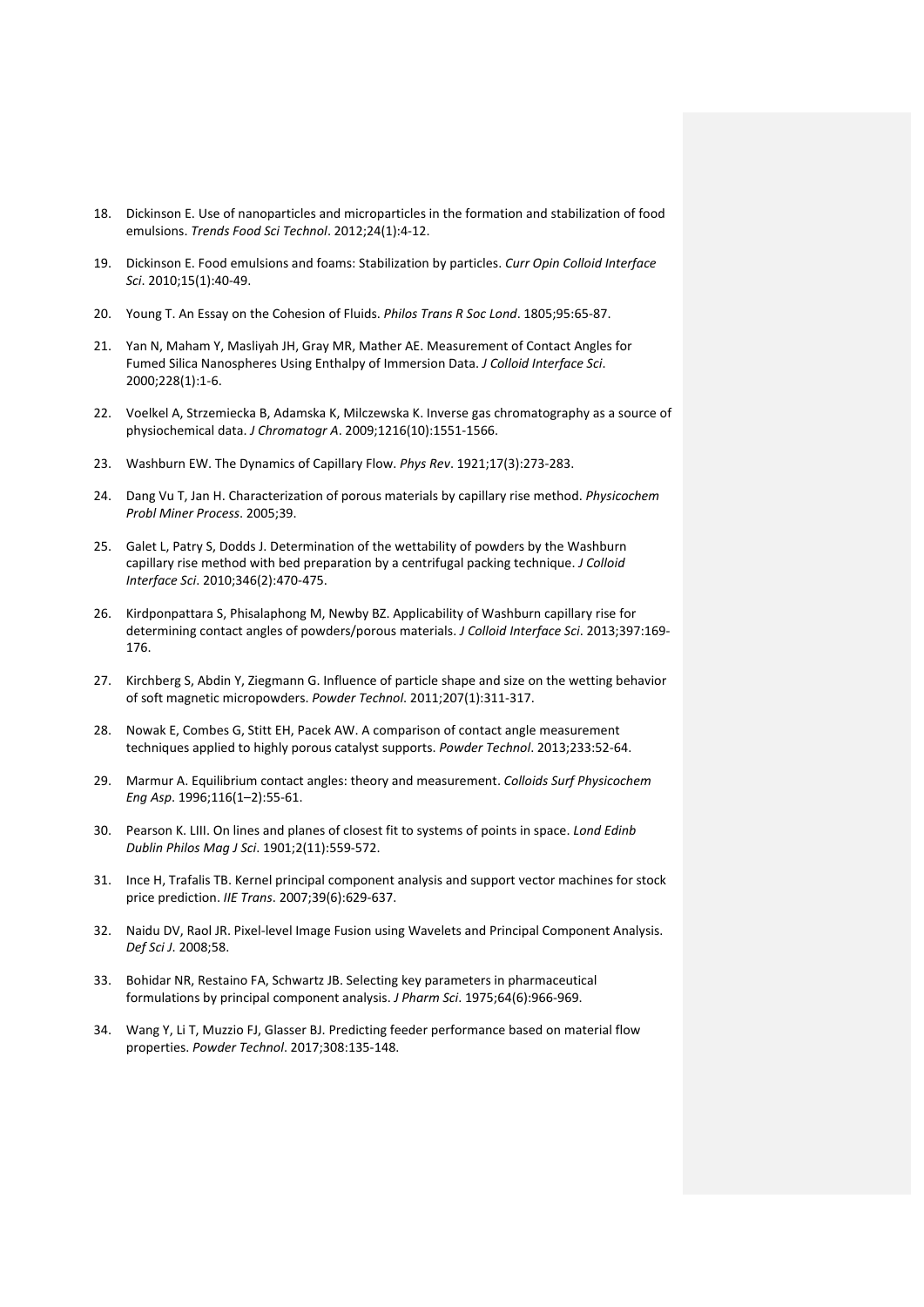- 35. Wold S, Sjöström M, Eriksson L. PLS‐regression: a basic tool of chemometrics. *Chemom Intell Lab Syst*. 2001;58(2):109‐130.
- 36. Caporaso N, Whitworth MB, Fowler MS, Fisk ID. Hyperspectral imaging for non-destructive prediction of fermentation index, polyphenol content and antioxidant activity in single cocoa beans. *Food Chem*. 2018;258:343‐351.
- 37. Haaland DM, Thomas EV. Partial least-squares methods for spectral analyses. 1. Relation to other quantitative calibration methods and the extraction of qualitative information. *Anal Chem*. 1988;60(11):1193‐1202.
- 38. Sjöblom J, Svensson O, Josefson M, Kullberg H, Wold S. An evaluation of orthogonal signal correction applied to calibration transfer of near infrared spectra. *Chemom Intell Lab Syst*. 1998;44(1):229‐244.
- 39. Gurden SP, Martin EB, Morris AJ. The introduction of process chemometrics into an industrial pilot plant laboratory. *Chemom Intell Lab Syst*. 1998;44(1):319‐330.
- 40. Wise BM, Gallagher NB. The process chemometrics approach to process monitoring and fault detection. *J Process Control*. 1996;6(6):329‐348.
- 41. Tran TN, Afanador NL, Buydens LMC, Blanchet L. Interpretation of variable importance in Partial Least Squares with Significance Multivariate Correlation (sMC). *Chemom Intell Lab Syst*. 2014;138:153‐160.
- 42. Schulze D. Powders and Bulk Solids. 2008.
- 43. Bharadwaj R, Ketterhagen WR, Hancock BC. Discrete element simulation study of a Freeman powder rheometer. *Chem Eng Sci*. 2010;65(21):5747‐5756.
- 44. A. Alzaydi A. Flow of Gases through Porous Media. January 1975.
- 45. Carman PC. The determination of the specific surface of powders. *J Soc Chem Ind*. 1938;57:225‐ 234.
- 46. Leturia M, Benali M, Lagarde S, Ronga I, Saleh K. Characterization of flow properties of cohesive powders: A comparative study of traditional and new testing methods. *Powder Technol*. 2014;253:406‐423.
- 47. Drelich J, Miller JD, Hupka J. The Effect of Drop Size on Contact Angle over a Wide Range of Drop Volumes. *J Colloid Interface Sci*. 1993;155(2):379‐385.
- 48. Kranias S. Effect of drop volume on static contact angles. *Kruus Appl Notes*. 2004:2.
- 49. Akarachantachote N, Chadcham S, Saithanu K. Cutoff threshold of variable importance in projection for variable selection. *Int J Pure Apllied Math*. 2014;94.
- 50. Kaelble DH. Dispersion‐Polar Surface Tension Properties of Organic Solids. *J Adhes*. 1970;2(2):66‐81.
- 51. Owens DK, Wendt RC. Estimation of the surface free energy of polymers. *J Appl Polym Sci*. 2003;13(8):1741‐1747.